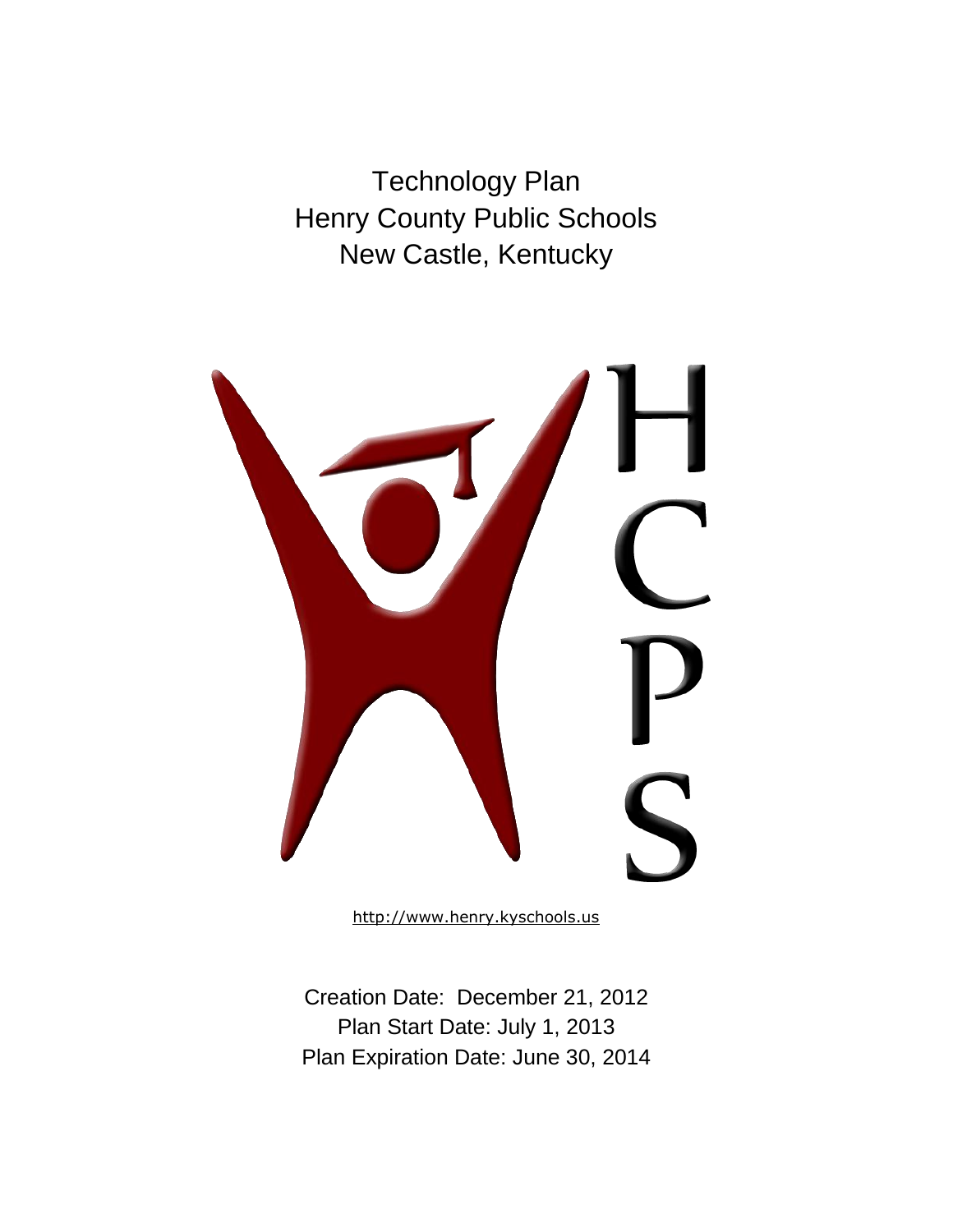## **Acknowledgments**

Nikkol Bauer, Chief Information Officer Merlyne Brewer, Technology Resource **Teacher** Larry Jesse, IT Specialist

#### **District Administrators Principals**

Tim Abrams, Superintendent Kricket McClure, Assistant Superintendent Alysia Wedding, Director of Instructional Support Denise Perry, Director of Student Services Tricia Hosey, Director of Special Education

Nikkol Bauer, Chief Information Officer

#### **District Technology Staff School Technology Coordinators Coordinators Action**

Robin Payton, Campbellsburg Elementary Sarah Buckley, Eastern Elementary Elizabeth Powell, Eastern Elementary Kim Graves, New Castle Elementary Amanda Mazzaro, New Castle Elementary Lesley Doane, Henry County Middle School Steve Galyon, Henry County High School

Mark Johnson, Campbellsburg Elementary Sharon Bright, Eastern Elementary Staci Hoene, New Castle Elementary Zach Woods, Henry County Middle School Lucia Hughes, Asst. Principal, Henry County Middle School Shannon Sageser, Henry County High School Austin Hunsaker, Asst. Principal, Henry County

#### **Teachers**

High School

Jessica Crenshaw, Henry County Middle **School** 

Larisa McKinney, Henry County Middle School Barney Sutley, Henry County High School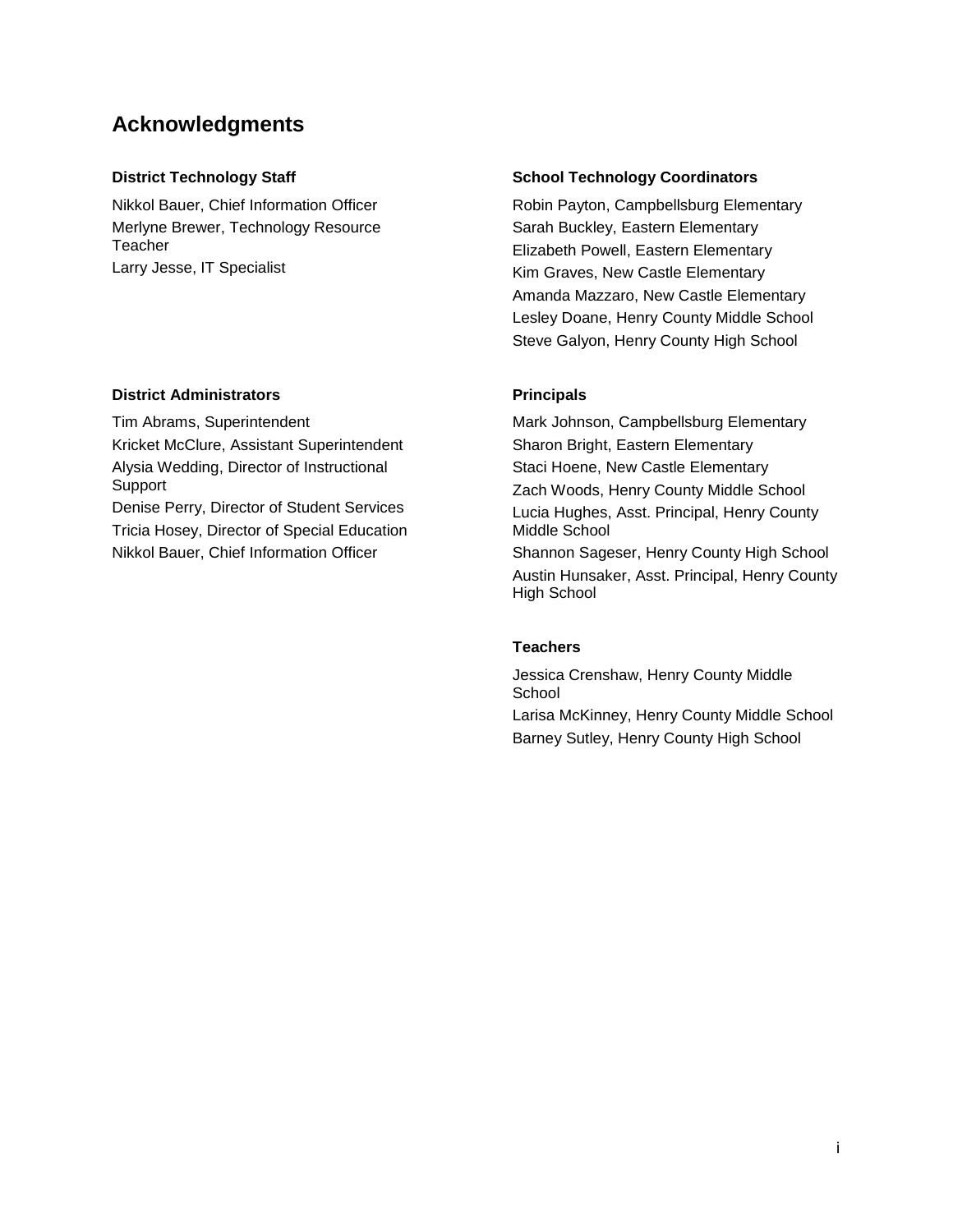# **Table of Contents**

| CURRICULUM AND INSTRUCTIONAL INTEGRATION GOALS 4                     |
|----------------------------------------------------------------------|
| <b>CURRICULUM AND INSTRUCTIONAL INTEGRATION GOALS - EVALUATION 5</b> |
|                                                                      |
|                                                                      |
| STAFF TRAINING/PROFESSIONAL DEVELOPMENT GOALS  8                     |
| STAFF TRAINING/PROFESSIONAL DEVELOPMENT GOALS - EVALUATION  10       |
|                                                                      |
|                                                                      |
|                                                                      |
|                                                                      |
|                                                                      |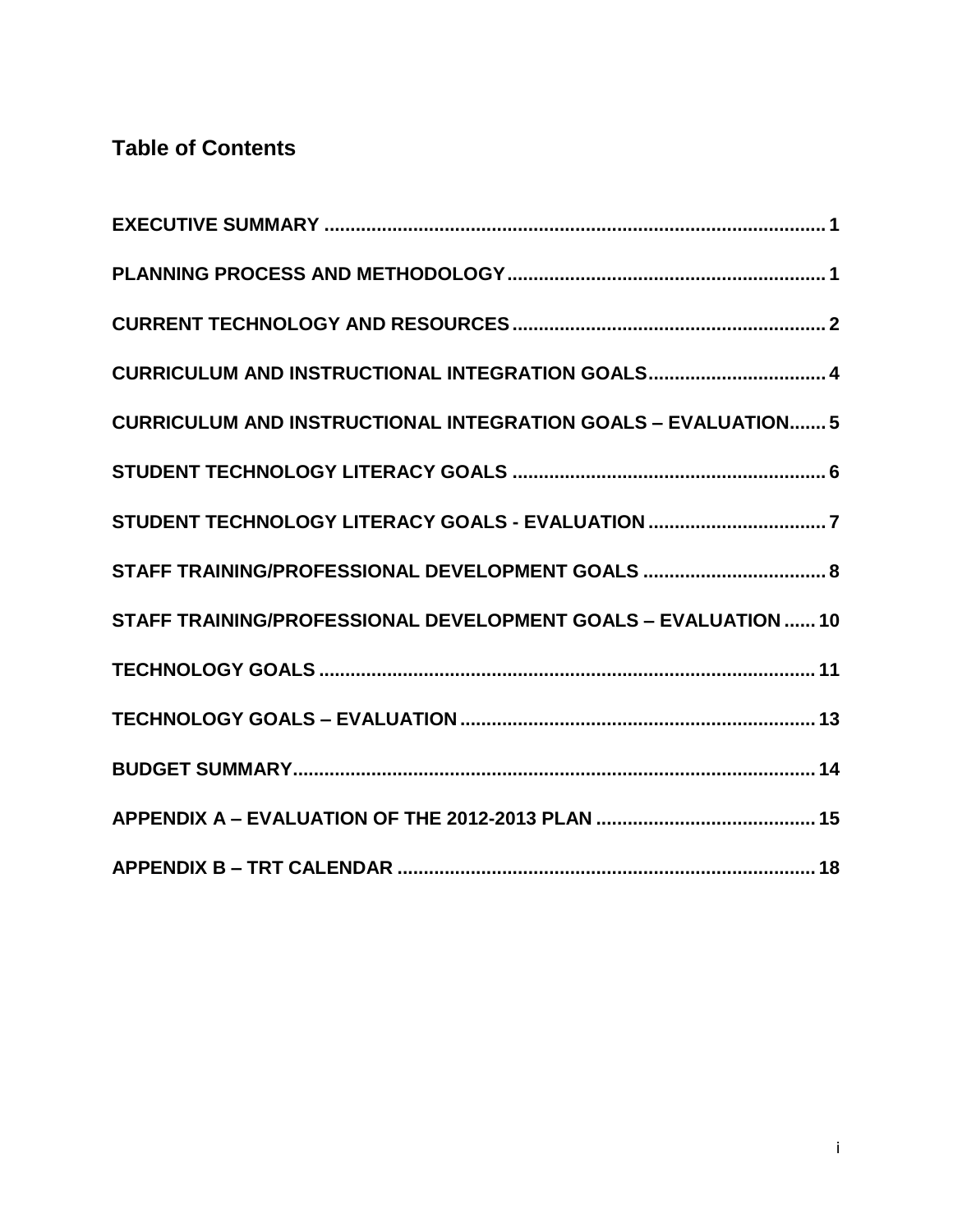## <span id="page-3-0"></span>**Executive Summary**

Henry County Public Schools believes that technology is an inextricable component of education. Technology tools and applications are increasingly used for a wide variety of educational purposes. Teachers and staff use productivity tools, student information systems, email and the Internet on a daily basis to perform their jobs. Email and online communication tools are being used to communicate with parents and colleagues. Paper-and-pencil tests are slowly being replaced by online formative assessments, providing for quicker results and giving teachers the ability to adjust instruction while it's occurring.

Just as teachers and staff cannot do their jobs without the use of technology, so should we expect this from our students. Our vision is to provide students with multiple opportunities to use a variety of technology tools to enhance their learning, create products that will be shared with a wide audience, and collaborate with peers/experts. Appropriate and proficient use of technology is a necessary skill for our students to become successful adults.

In order to meet the growing needs of education technology, HCPS has identified the following goals for the 2013-2014 school year. Activities designed to achieve these goals are outlined in the sections that follow.

- Teachers will integrate technology into their instructional practice resulting in increased student engagement and enhanced learning.
- Prior to entering high school, students will be technology literate as measured by a district and/or technology assessment.
- Technology training and growth will be embedded into school and district professional development plans.
- Adequate access to technology will be provided to meet the learning needs of all students, instructional planning/delivery needs of teachers, and educational goals of all staff.
- HCPS will sustain and improve, where needed, voice and data communications with the community and parents.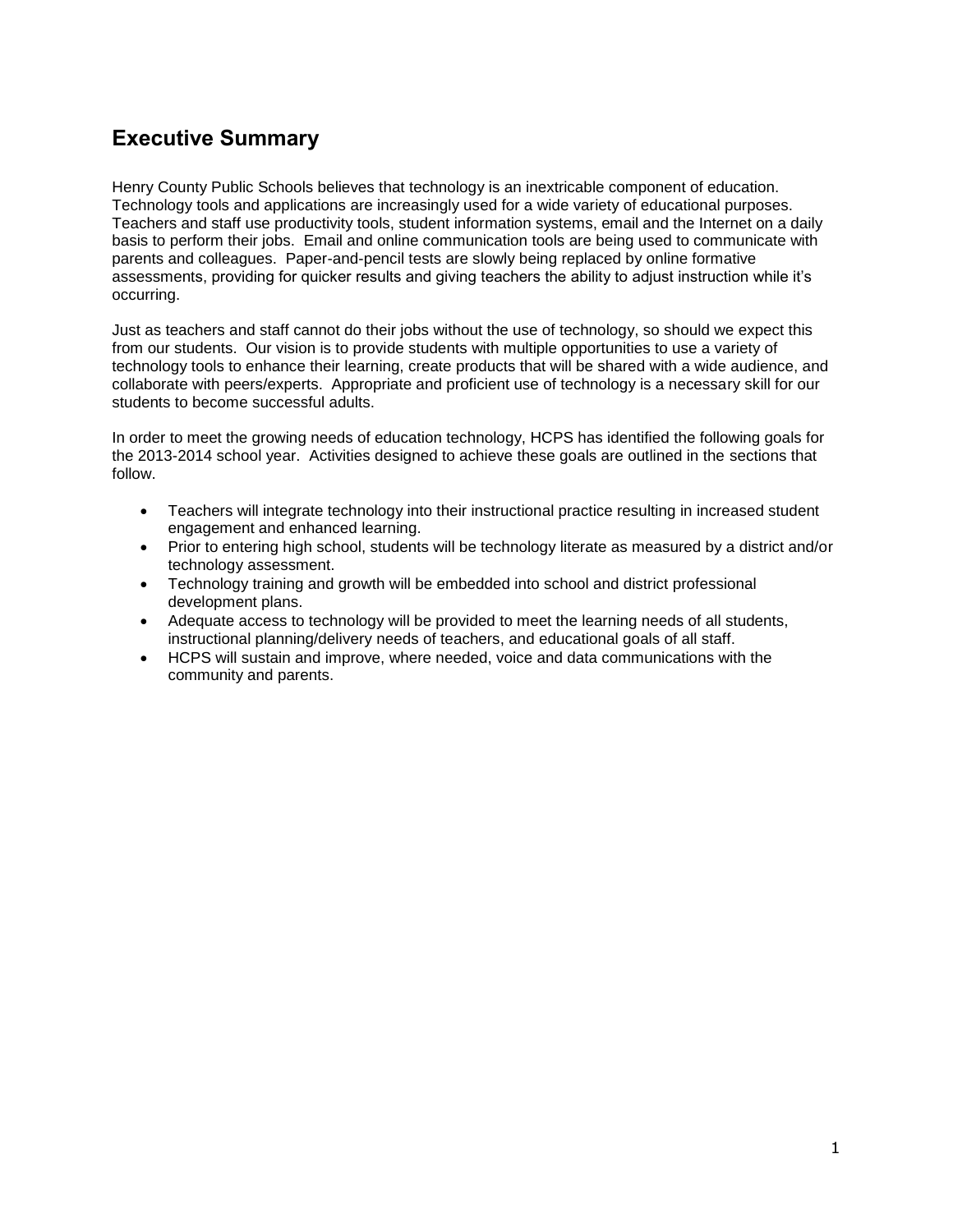## <span id="page-4-0"></span>**Planning Process and Methodology**

District leaders, principals, and School Technology Coordinators and teachers were consulted during the early stages of writing this plan. Goals and activities for this plan were written based upon this discussion and an evaluation of the prior year's plan. A draft of the plan was then provided to each for review and approval. The final draft is then given to the Henry County Board of Education and to the Kentucky Department of Education for approval. The plan will then be evaluated one to two times throughout the 2013-2014 school year by Nikkol Bauer based upon the indicators and feedback from schools.

Appendix A includes a detailed evaluation of the 2012-2013 Technology Plan as of December 2012. Activities that need continuing and new ones are noted.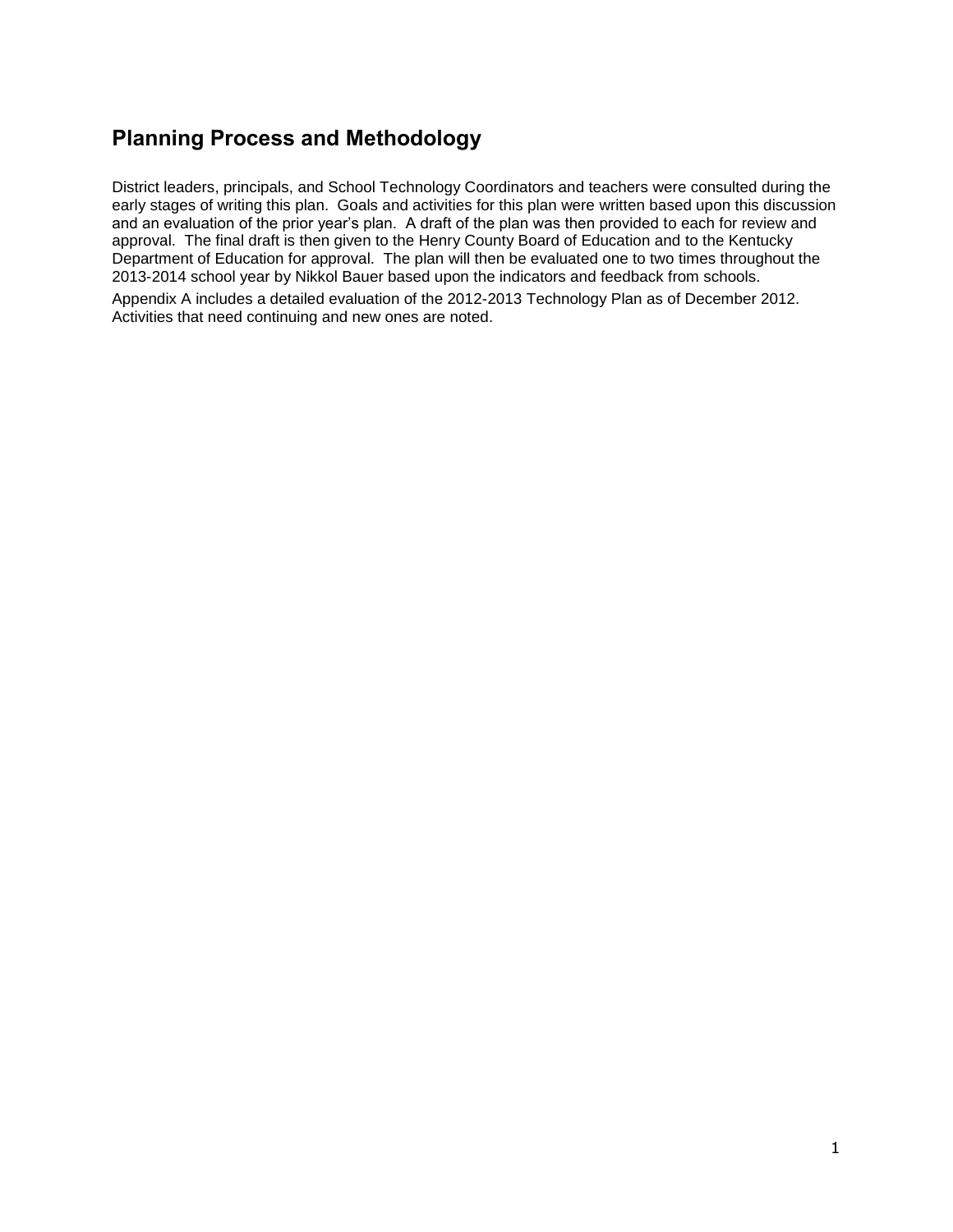# <span id="page-5-0"></span>**Current Technology and Resources**

#### **Student Instructional Devices**

As reported in the 2012 Technology Readiness Survey, HCPS has a total of 719 student instructional devices (desktop, laptop, and netbook computers), an increase of 9 devices as compared to last year. This gives us a district student-to-computer ratio of 2.84-to-1. However, the distribution of computers may or may not fit the needs of our students. A discrepancy exists among schools as evidenced by a range of ratios from 1.90-to-1 to 3.92-to-1. HCPS should evaluate the current distribution of computers at all levels (classrooms versus labs) and make changes as needed.

#### **Student Instructional Devices**

| <b>School</b>     | <b>Total</b> | ŏ<br>흥<br>yrs<br>less<br>ശ | Laptop       | Ņ<br>Windows | Office 2007+ | Computing<br>Ł | ADA    | Computer<br>Student-<br>Ratio | έ<br>Adjusted (n-<br>Computing) |
|-------------------|--------------|----------------------------|--------------|--------------|--------------|----------------|--------|-------------------------------|---------------------------------|
| Campbellsburg     | $86(-8)$     | 52<br>(60%)                | 19 (22%)     | 33           | 85           | 5              | 336.69 | 3.92                          | 3.70                            |
| Eastern           | $64 (+0)$    | 43<br>(67%)                | 23 (36%)     | 18           | 62           | 60             | 225.81 | 3.53                          | 1.82                            |
| <b>New Castle</b> | $109 (+14)$  | 74<br>(68%)                | 38 (35%)     | 53           | 108          | $\pmb{0}$      | 374.22 | 3.43                          | 3.43                            |
| Henry Co. MS      | 138 (+12)    | 77<br>(56%)                | 58 (42%)     | 80           | 131          | 30             | 491.85 | 3.56                          | 2.93                            |
| Henry Co. HS      | $322(-9)$    | 223<br>(69%)               | 92 (29%)     | 157          | 305          | 23             | 613.20 | 1.90                          | 1.78                            |
| <b>Totals</b>     | $719 (+9)$   | 469<br>(65%)               | 238<br>(34%) | 341<br>(47%) | 691<br>(96%) | 118            | 2004.2 | 2.84                          | 2.44                            |

### **Projectors and Interactive Technologies**

HCPS believes that having convenient access to interactive technologies is one of the most effective ways to insure that technology is integrated into instruction. Providing mounted projectors and other technologies such as slates, clickers and document cameras helps to accomplish this goal. The numbers reported below are from the 2012 Technology Readiness Survey.

| <b>School</b> | Mounted<br>Projectors<br>#of | Mobile<br>Projectors<br>#of | Mounted<br>Interactive<br>oards<br>৳<br>≃<br>$\ddot{}$ | Mobile<br>oards<br>$\mathbf{\ddot{o}}$<br>⋒<br>$\ddagger$ | Wireless<br>lates<br>৳<br>စ<br>$\ddot{}$ | Student<br>Response<br>Systems<br>$\mathbf{\tilde{o}}$<br>$\ddot{\mathbf{r}}$ | Document<br>æ<br>amera<br>ð<br>ပ<br>$\ddot{}$ |
|---------------|------------------------------|-----------------------------|--------------------------------------------------------|-----------------------------------------------------------|------------------------------------------|-------------------------------------------------------------------------------|-----------------------------------------------|
| Campbellsburg | 18                           | 5                           | 0                                                      | 0                                                         | 17                                       | 3                                                                             | 19                                            |
| Eastern       | 14                           | $\overline{2}$              | 9                                                      | 0                                                         | 12                                       | 5                                                                             | 15                                            |
| New Castle    | 24                           | 1                           | 4                                                      | 0                                                         | 5                                        | 1                                                                             | 13                                            |
| Henry Co. MS  | 23                           | $\overline{2}$              | $\Omega$                                               | 1                                                         | 5                                        | $\overline{2}$                                                                | 13                                            |
| Henry Co. HS  | 40                           | $\overline{2}$              | $\overline{2}$                                         | 3                                                         | 11                                       | 6                                                                             | 8                                             |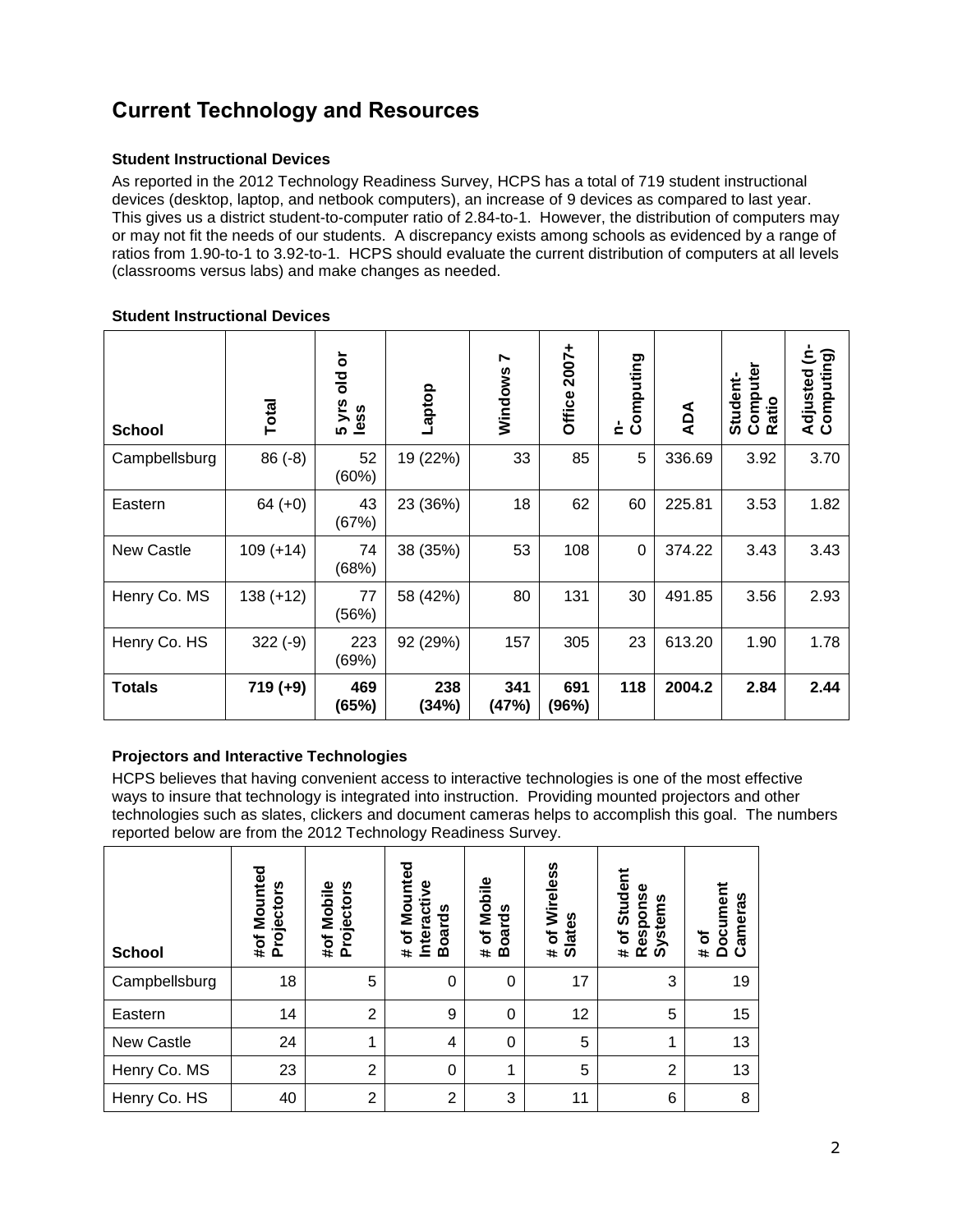| י י<br>19،<br><b>otals</b><br>. . | -<br>. в<br>л<br>יי | 50 | . .<br>. . | ~~<br>oo |
|-----------------------------------|---------------------|----|------------|----------|
|-----------------------------------|---------------------|----|------------|----------|

#### **Student Home Access**

Based on enrollment information, 77% of our students have access to a computer at home, an increase of 3% compared to last year. 69% of our students have access to high-speed Internet, an increase of 5% compared to last year. Many areas of Henry County still do not have access to high-speed Internet. However, with a majority of our students who have access to a computer and/or Internet from home, more could be done to extend learning outside the classroom. For students without this access, schools should investigate the possibility of allowing after-hours access to school computers. Henry County High School began opening the library media center after school until 5:30 for this reason.

| <b>School</b>     | % of Students<br>with a computer<br>at home | % of Students<br>with Internet<br>connection | % of Students<br>with Dial-Up | Students<br>High-Speed<br>with I<br>% of |
|-------------------|---------------------------------------------|----------------------------------------------|-------------------------------|------------------------------------------|
| Campbellsburg     | 83%                                         | 77%                                          | 1%                            | 76%                                      |
| Eastern           | 64%                                         | 56%                                          | 3%                            | 53%                                      |
| <b>New Castle</b> | 69%                                         | 63%                                          | 1%                            | 62%                                      |
| Henry Co. MS      | 78%                                         | 73%                                          | 1%                            | 72%                                      |
| Henry Co. HS      | 83%                                         | 77%                                          | 2%                            | 75%                                      |
| <b>Totals</b>     | 77%                                         | 71%                                          | 2%                            | 69%                                      |

#### **Network Infrastructure**

During the 2011-2012 school year, all network infrastructure was upgraded and increased. Every school now has 100% 10/100/1000 POE switch ports. Every classroom has an a/b/g/n wireless access point. Common areas, such as cafeterias, gyms, and library media centers, have at least one wireless access point. HCPS has also deployed a solution to allow students, staff and guests to register their personal devices on our network in order to gain filtered Internet access.

#### **Software and Applications**

Office XP/2007/2010, MAP, United Streaming, Cognitive Tutor/Mathia, Fast ForWord, DreamBox, iReady, Lexia, Pixie, Brain Pop, Accelerated Reader, PLATO, Follett, FitnessGram, LunchBox, Infinite Campus, Geometer's Sketchpad, SchoolPointe, media software (Pinnacle Studio, Flash, Photoshop, Final Cut Pro), preschool software (Earobics, Work Sampling Online, AEPSi), SchoolRecruiter, AutoDesk, special education software (Read180, ReadWriteGold, Boardmaker, Writing with Symbols, JAWS, Sonoflex), small amount of other instructional software.

#### **Training and Professional Development**

HCPS employs a full-time district Technology Resource Teacher to partially fulfill technology training and professional development. The TRT has been an invaluable resource for on-the-spot training and help. However, with the rapid growth of new technology resources and the changing needs of our students, a more comprehensive professional development program is needed. It is the hope of HCPS that embedding intentional use of technology into other professional development initiatives will help fulfill this need.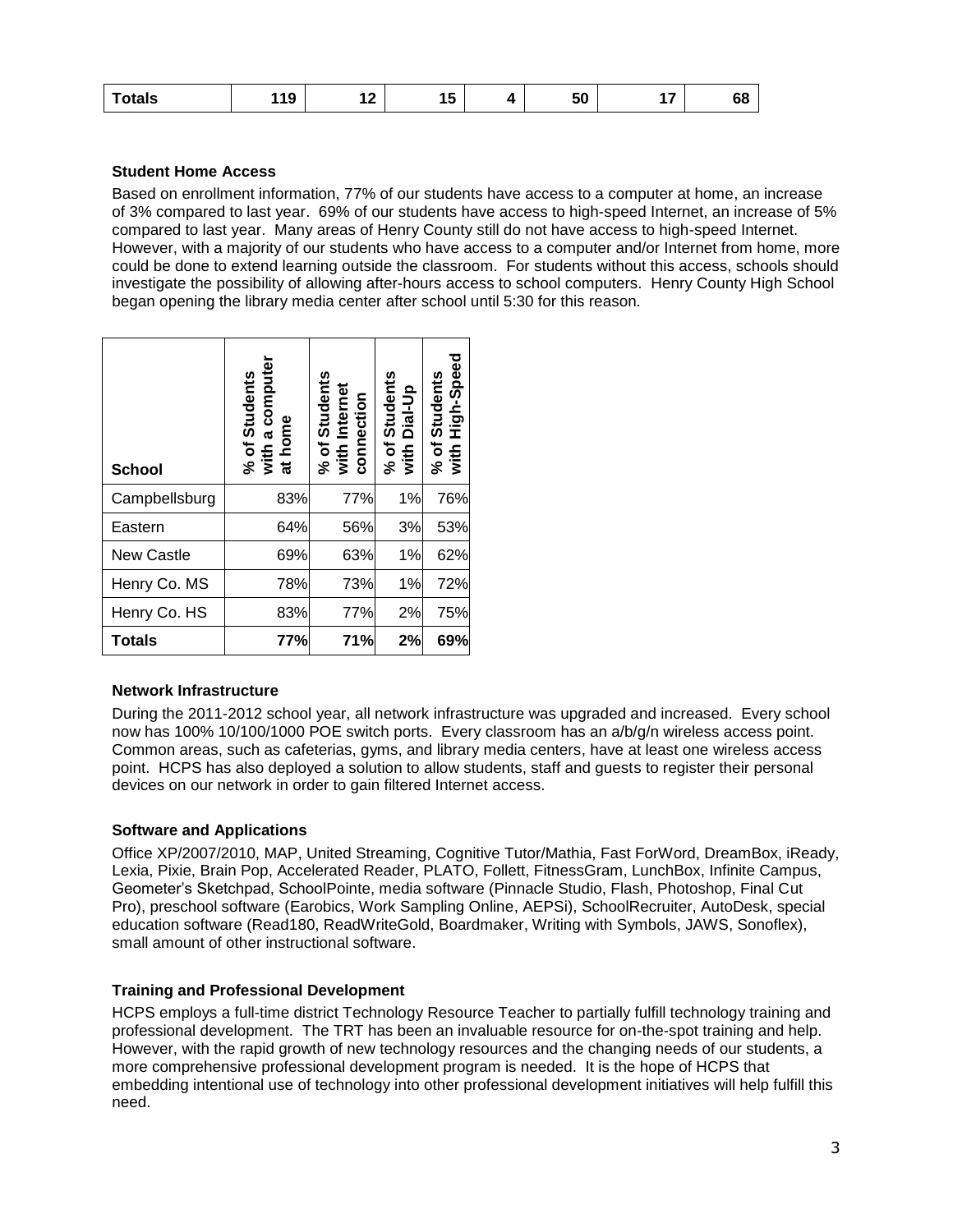# **Curriculum and Instructional Integration Goals**

## **Goal 1**

Teachers will integrate technology into their instructional practice resulting in increased student engagement and enhanced learning.

|  | <b>Action Plan: Projects/Activities</b> |
|--|-----------------------------------------|
|--|-----------------------------------------|

<span id="page-7-0"></span>

| Project/Activity                                                                                                                | Instructional<br>Outcome                                                                           | Indicator                                                                                  | Timeline               | Person(s)<br>Responsible                                  | <b>Funding Source</b> |
|---------------------------------------------------------------------------------------------------------------------------------|----------------------------------------------------------------------------------------------------|--------------------------------------------------------------------------------------------|------------------------|-----------------------------------------------------------|-----------------------|
| 1.1 Incorporate<br>technology into<br>instructional<br>strategies and other<br>best practices.                                  | Students will have<br>greater exposure to<br>use of technology<br>for completing<br>various tasks. | <b>Teacher Standard 6</b><br>evaluation results<br>(or newest teacher<br>evaluation model) | July 2013<br>June 2014 | Principals<br>District Leadership                         | N/A                   |
| 1.2 Increase<br>number of student<br>products created<br>with the use of<br>technology.                                         | Students will have<br>greater exposure to<br>use of technology<br>for completing<br>various tasks. | Posting of creation<br>on web site and<br>network folders                                  | July 2013<br>June 2014 | Principals<br>District Leadership                         | N/A                   |
| 1.3 Technology will<br>be intentionally<br>integrated into unit<br>plans.                                                       | Students will have<br>greater exposure to<br>use of technology<br>for completing<br>various tasks. | Random sampling<br>of district unit plans                                                  | July 2013<br>June 2014 | Principals<br>District Leadership<br><b>District Tech</b> | N/A                   |
| 1.4 Communicate<br>with staff regularly,<br>providing reminders<br>of current resources<br>and information on<br>new resources. | Teachers will be<br>better prepared to<br>incorporate<br>resources into<br>instruction.            | Documentation of<br>communication                                                          | July 2013<br>June 2014 | <b>District Tech</b><br>District Leadership<br>Principals | N/A                   |
| 1.5 Increase the<br>use of student<br>personal devices for                                                                      | Students will have<br>greater exposure to<br>use of technology<br>for completing                   | Count of student<br>devices on the<br>network and<br>feedback from                         | July 2013<br>June 2014 | <b>Teachers</b><br>Principals<br>District Leadership      | N/A                   |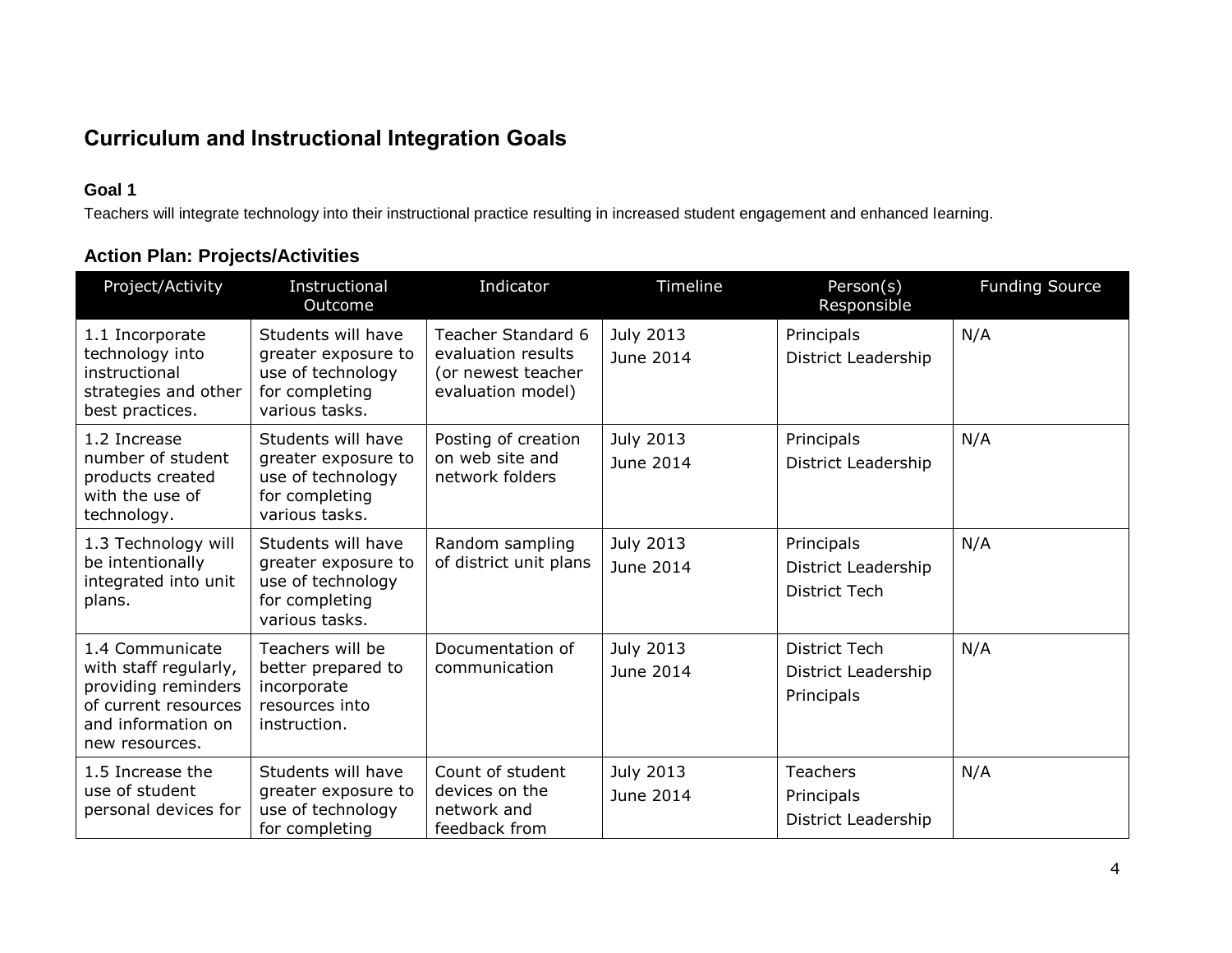| learning. | various tasks. | their<br>on<br>teachers | -<br>۱۵۲۲<br>District<br>וטטו |  |
|-----------|----------------|-------------------------|-------------------------------|--|
|           |                | use.                    |                               |  |

## **Curriculum and Instructional Integration Goals – Evaluation**

As stated in the Executive Summary, our vision is to provide students with multiple opportunities to use a variety of technology tools to enhance their learning, create products that will be shared with a wide audience, and collaborate with peers/experts. As Kentucky has adopted the Common Core Standards for mathematics and English language arts, teachers district-wide have been working to develop units aligned to the new standards. The new standards have technology expectations embedded within them.

In order to monitor progress toward achieving this goal, district leaders need to review unit plans and student products. In addition, data from principal evaluation of teacher proficiency on Standard 6 provides a measure on teachers' ability to integrate technology into best practices. The plan will be evaluated one to two times a year and results sent to the district technology committee.

<span id="page-8-0"></span>HCPS began a new Bring Your Own Device initiative at the beginning of the 2012-2013 school year. In order to leverage student personal devices as a tool for learning, feedback from teachers will be solicited.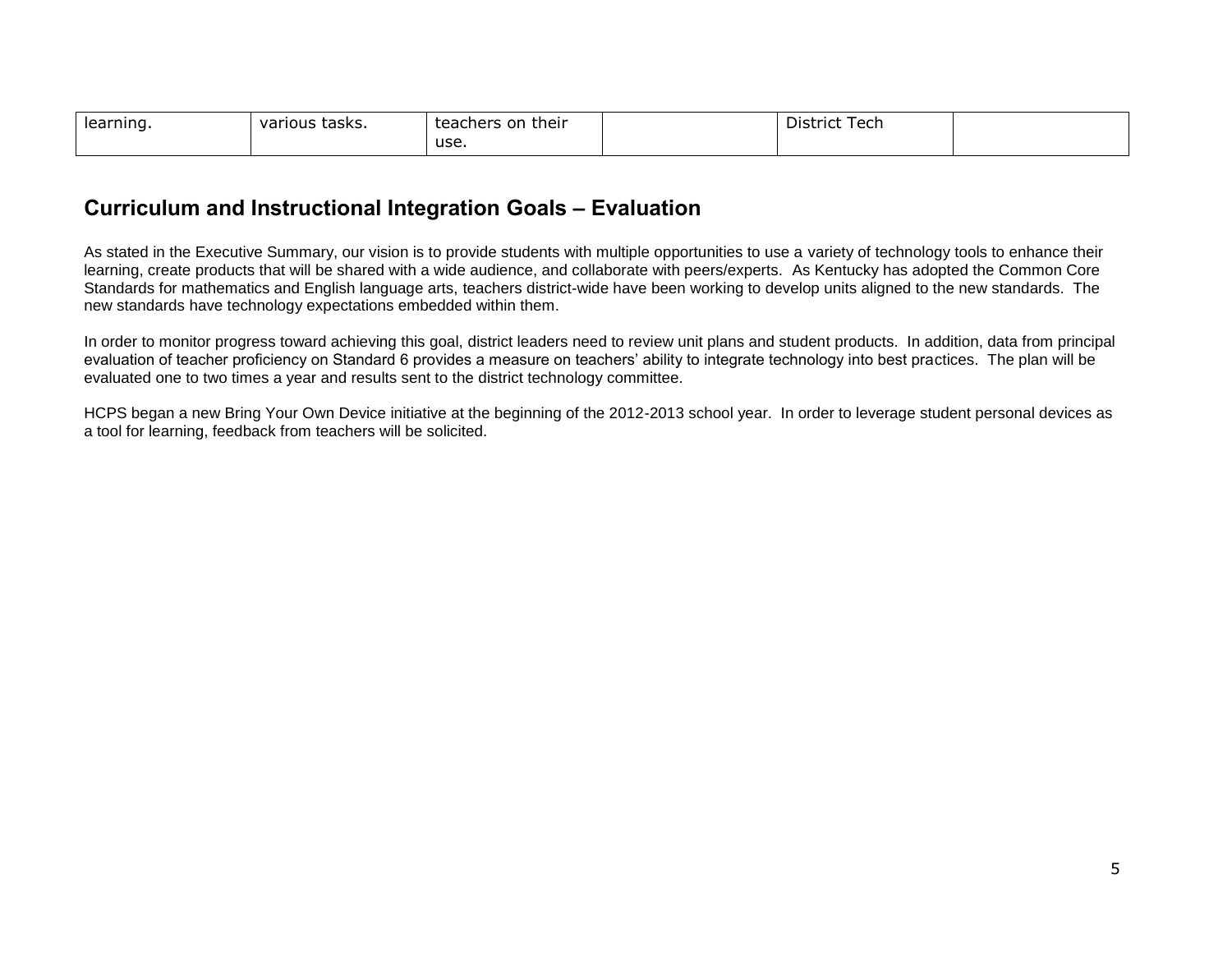# **Student Technology Literacy Goals**

## **Goal 2**

Prior to entering high school, students will be technology literate as measured by a district and/or technology assessment.

## **Action Plan: Strategies/Activities**

<span id="page-9-0"></span>

| Strategy/Activity                                                                                     | Instructional<br>Outcome                                                                                | Indicator                                                    | Timeline               | Person(s)<br>Responsible                                     | <b>Funding Source</b> |
|-------------------------------------------------------------------------------------------------------|---------------------------------------------------------------------------------------------------------|--------------------------------------------------------------|------------------------|--------------------------------------------------------------|-----------------------|
| 2.1 Continue 8 <sup>th</sup><br>and 12 <sup>th</sup> grade<br>technology<br>proficiency<br>evaluation | Accurate reporting<br>of technology<br>proficiency                                                      | Results from<br>evaluation                                   | July 2013<br>June 2014 | District Tech<br>$8th$ and $12th$ Grade<br><b>Teachers</b>   | N/A                   |
| 2.2 Provide<br>instruction on<br>elements of Digital<br>Citizenship at each<br>grade level.           | Students will be<br>able to use<br>technology safely<br>and appropriately.                              | Logs kept by<br>teachers<br>responsible for DC<br>curriculum | July 2013<br>June 2014 | Counselors<br>Librarians<br>Language Arts<br><b>Teachers</b> | N/A                   |
| 2.3 Continue formal<br>keyboarding<br>program in the<br>elementary schools.                           | Student writing<br>composition and<br>creation of digital<br>products will be<br>more efficient.        | Keyboarding<br>performance test<br>results                   | July 2013<br>June 2014 | Principals                                                   | N/A                   |
| 2.4 Increase STLP<br>participation at<br>each school in<br>regional and/or<br>state events.           | Students will have<br>the opportunity to<br>apply skills in a<br>competitive and<br>real-world setting. | Number of students<br>participating                          | July 2013<br>June 2014 | Principals<br><b>STLP Coordinators</b><br>District Tech      | Local                 |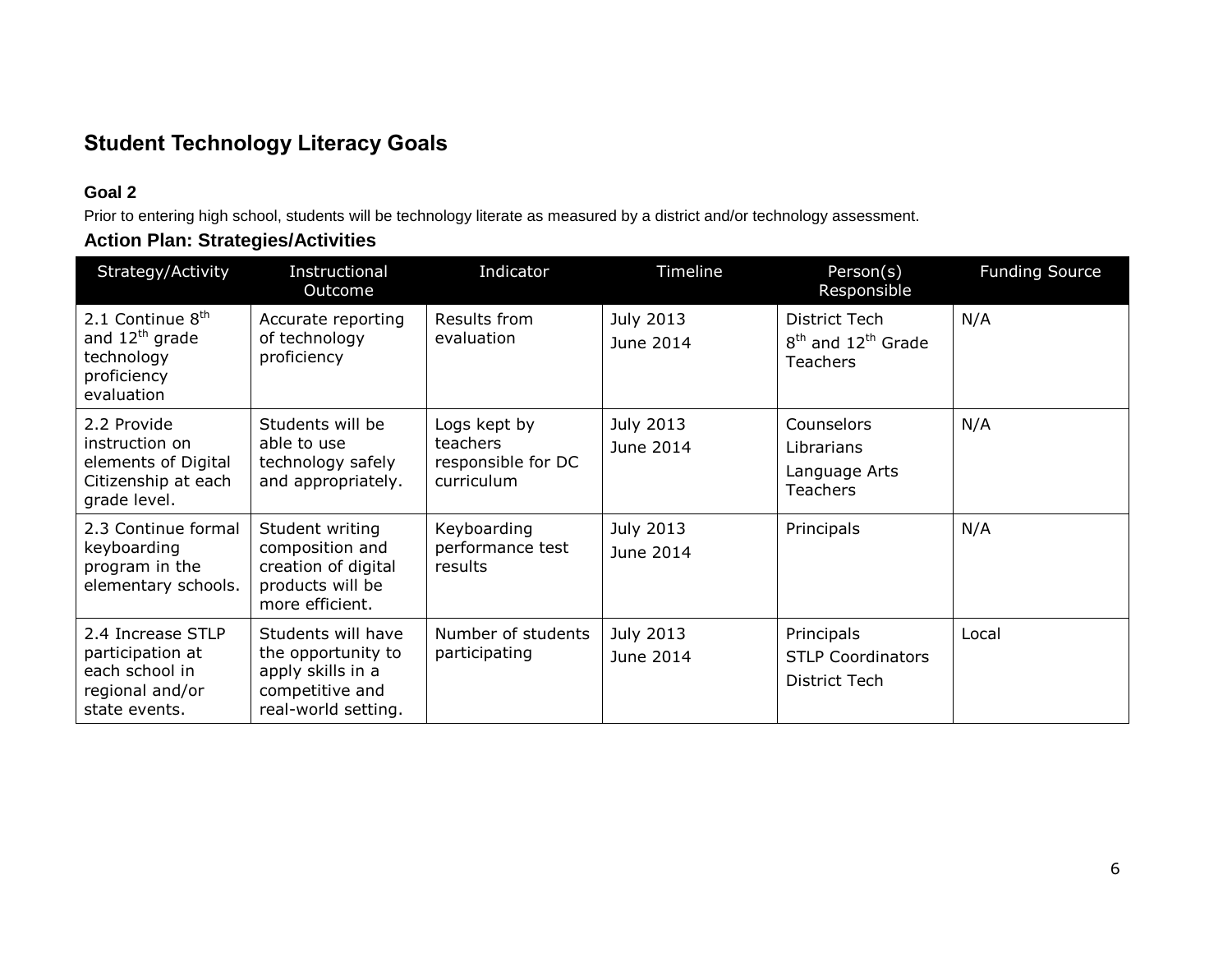## **Student Technology Literacy Goals - Evaluation**

Students need access to a wide variety of resources including computers, software, and other technology tools in order to become proficient. The hardware necessary is addressed in Goal 4 and its activities.

Results from the technology literacy evaluation for 8<sup>th</sup> and 12<sup>th</sup> grade students are obtained toward the end of the school year and shared with principals and district leadership. Logs from Digital Citizenship activities are submitted throughout the school year. A periodic check of progress on the keyboarding program (Type to Learn 4) is shared with principals, school personnel, and district leadership.

<span id="page-10-0"></span>This data is shared with the district technology committee one to two times per year after evaluating the current year's plan.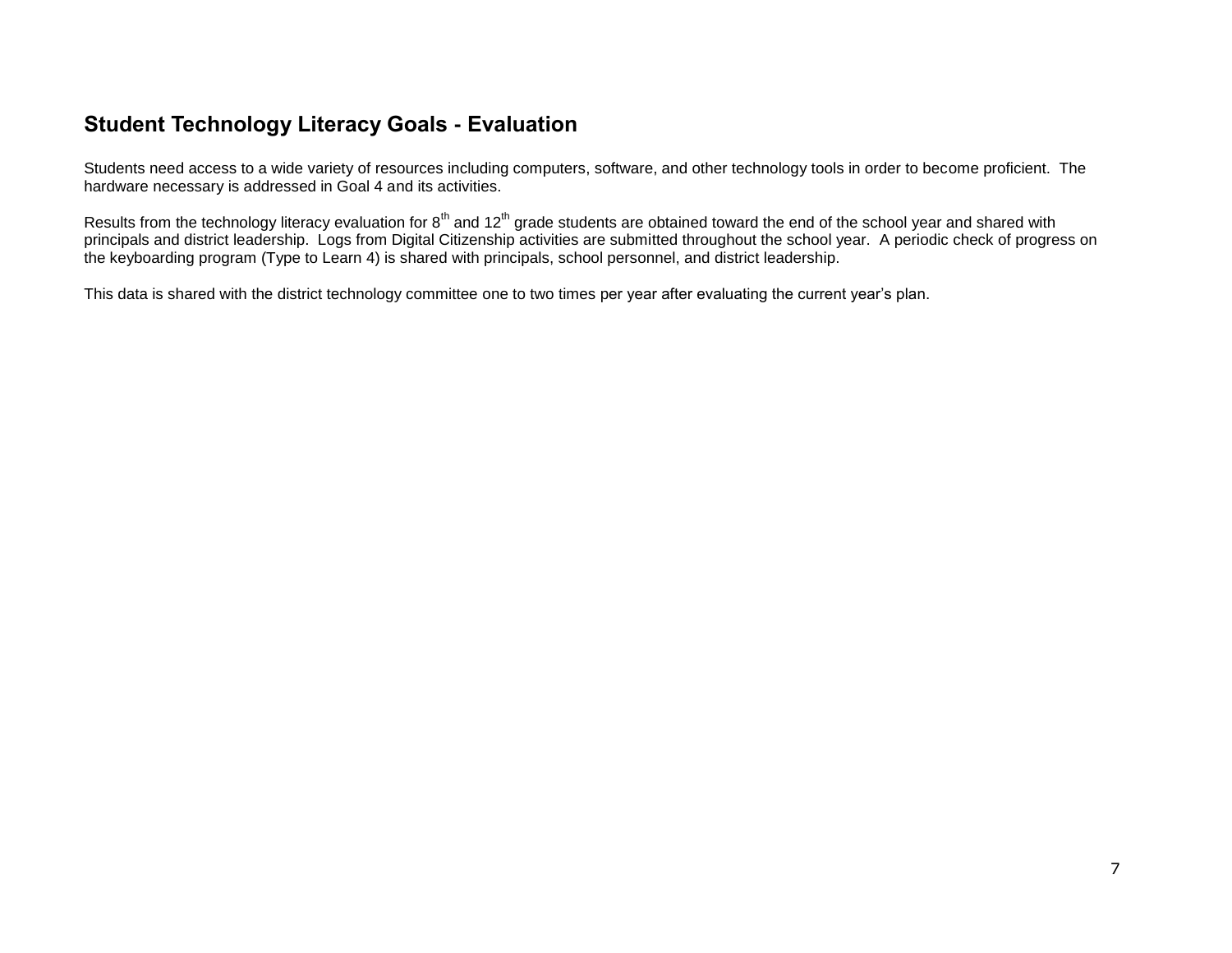# **Staff Training/Professional Development Goals**

## **Goal 3**

Technology training and growth will be embedded into school and district professional development plans.

## **Action Plan: Strategies/Activities**

<span id="page-11-0"></span>

| Strategy/Activity                                                                                                                                        | Instructional<br>Outcome                                                                               | Indicator                                   | Timeline                      | Person(s)<br>Responsible                    | <b>Funding Source</b> |
|----------------------------------------------------------------------------------------------------------------------------------------------------------|--------------------------------------------------------------------------------------------------------|---------------------------------------------|-------------------------------|---------------------------------------------|-----------------------|
| 3.1 Incorporate<br>technology<br>integration<br>strategies at each<br>school within<br>professional<br>development days<br>and/or early release<br>days. | Teachers will be<br>better prepared to<br>use available<br>technology for<br>teaching and<br>learning. | School PD plans                             | July 2013<br>June 2014        | Principals<br>District Leadership           | N/A                   |
| 3.2 Provide ongoing<br>training and<br>support for<br>interactive tools.                                                                                 | Teachers will be<br>better prepared to<br>use available<br>technology for<br>teaching and<br>learning. | Training sign-in<br>sheets, TRT<br>calendar | <b>July 2013</b><br>June 2014 | <b>District Tech</b>                        | N/A                   |
| 3.3 Provide<br>integration ideas for<br>using collaborative<br>tools in the<br>classroom,<br>including Lync.                                             | Teachers will be<br>better prepared to<br>use available<br>technology for<br>teaching and<br>learning. | Training sign-in<br>sheets, TRT<br>calendar | July 2013<br>June 2014        | <b>District Tech</b>                        | N/A                   |
| 3.4 Support teacher<br>participation from<br>each school at state<br>KySTE conferences.                                                                  | Teachers will be<br>kept abreast of new<br>and emerging<br>technology.                                 | Registration<br>confirmation                | July 2013<br>June 2014        | <b>District Tech</b><br>District Leadership | <b>SBDM</b><br>Local  |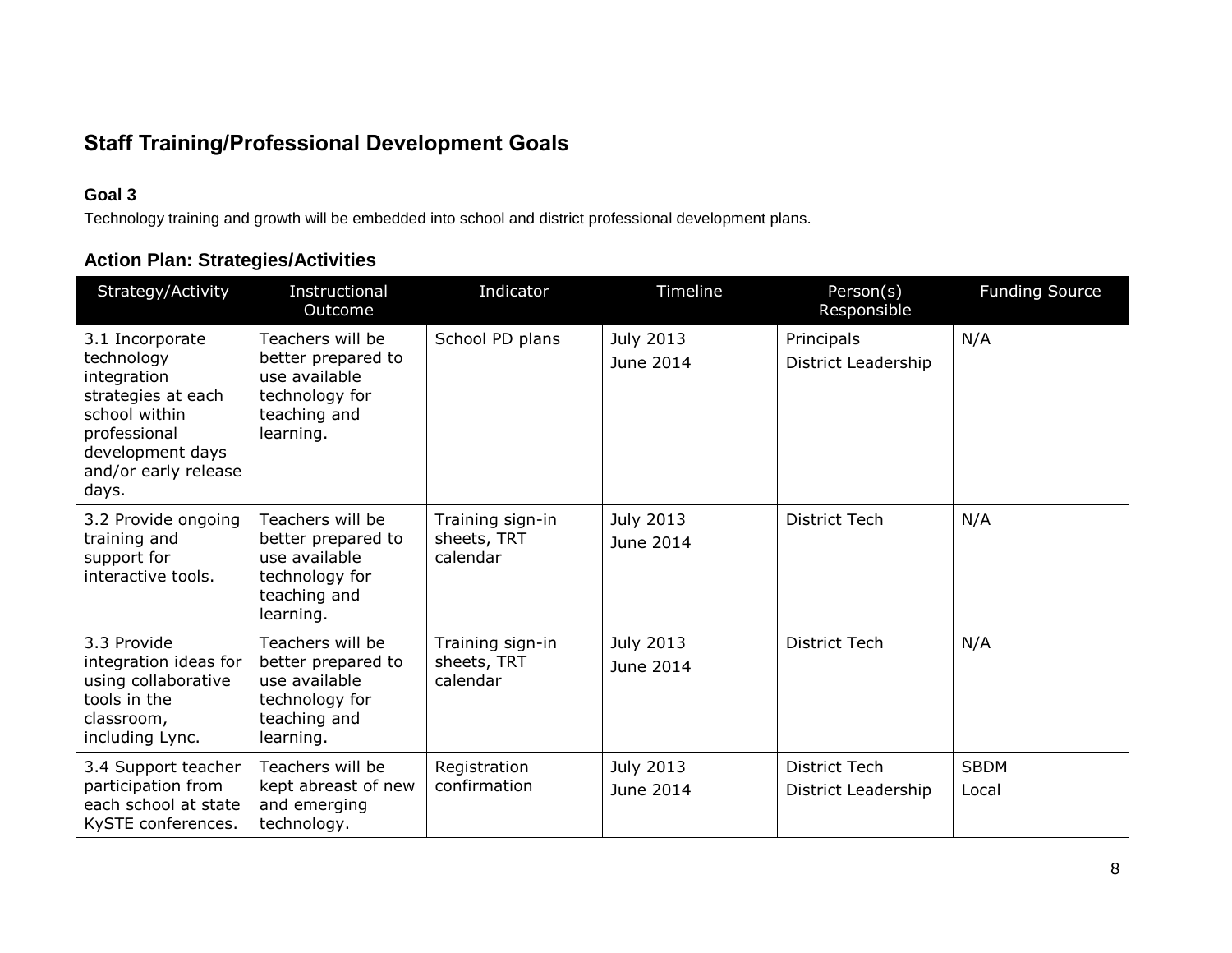| 3.5 Survey teachers<br>on training needs<br>for integrating<br>technology in the<br>classroom. | Trainings will target<br>teachers' needs.                                                                                            | Survey results                                                | July 2013<br>June 2014 | District Tech<br>Principals          | N/A |
|------------------------------------------------------------------------------------------------|--------------------------------------------------------------------------------------------------------------------------------------|---------------------------------------------------------------|------------------------|--------------------------------------|-----|
| 3.6 Provide training<br>and support on<br>using CIITS.                                         | Teachers will be<br>able to use CIITS<br>effectively for<br>lesson planning,<br>assessment and<br>professional<br>development needs. | Statistics on use of<br>CIITS and training<br>sign-in sheets. | July 2013<br>June 2014 | District Tech<br>District Leadership | N/A |
| 3.7 Provide<br>integration ideas for<br>using student<br>personal devices in<br>the classroom. | Teachers will be<br>better prepared to<br>use available<br>technology for<br>teaching and<br>learning.                               | Training sign-in<br>sheets, TRT<br>calendar                   | July 2013<br>June 2014 | District Tech                        | N/A |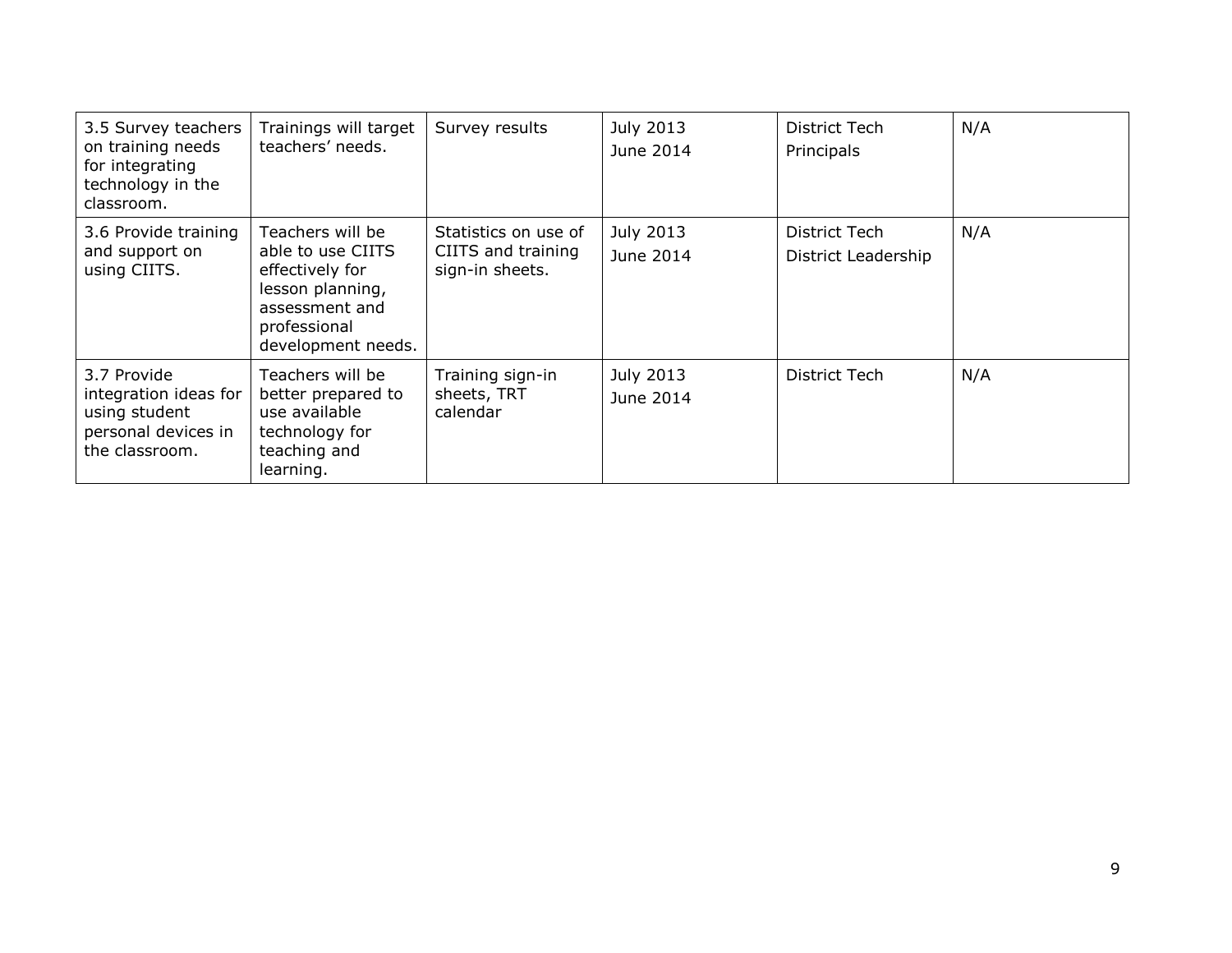## **Staff Training/Professional Development Goals – Evaluation**

Principals report that 77% of teachers are proficient with technology as defined by Teacher Standard 6. However, this percentage varies widely across schools: from 67% to 90%.

HCPS employs a full-time district Technology Resource Teacher to partially fulfill technology training and professional development. The TRT has been an invaluable resource for on-the-spot training and help. The TRT provides training on interactive technologies (SMART slates, document cameras, and clickers) and also collaborates with teachers on planning lessons that incorporate technology (Activites 3.2 and 3.3). The TRT submits reports from the onsite work with individual teachers.

However, with the rapid growth of new technology resources and the changing needs of our students, a more comprehensive professional development program is needed. It is the hope of HCPS that embedding intentional use of technology into other professional development initiatives will help fulfill this need (Activity 3.1). In addition, new state initiatives, such as CIITS (Activity 3.6) need ongoing support from district leadership and technology. With the district's new BYOD initiative (Activity 3.7), teachers will need support and ideas for leveraging student personal devices as a tool for learning.

<span id="page-13-0"></span>The district also sends a limited number of teachers to the state KySTE conference every year (Activity 3.4).

Teachers are surveyed at the end of the school year as to their needs. This feedback from the TRT, principals, and teachers are used to determine trends and make adjustments to the technology professional development provided within the district.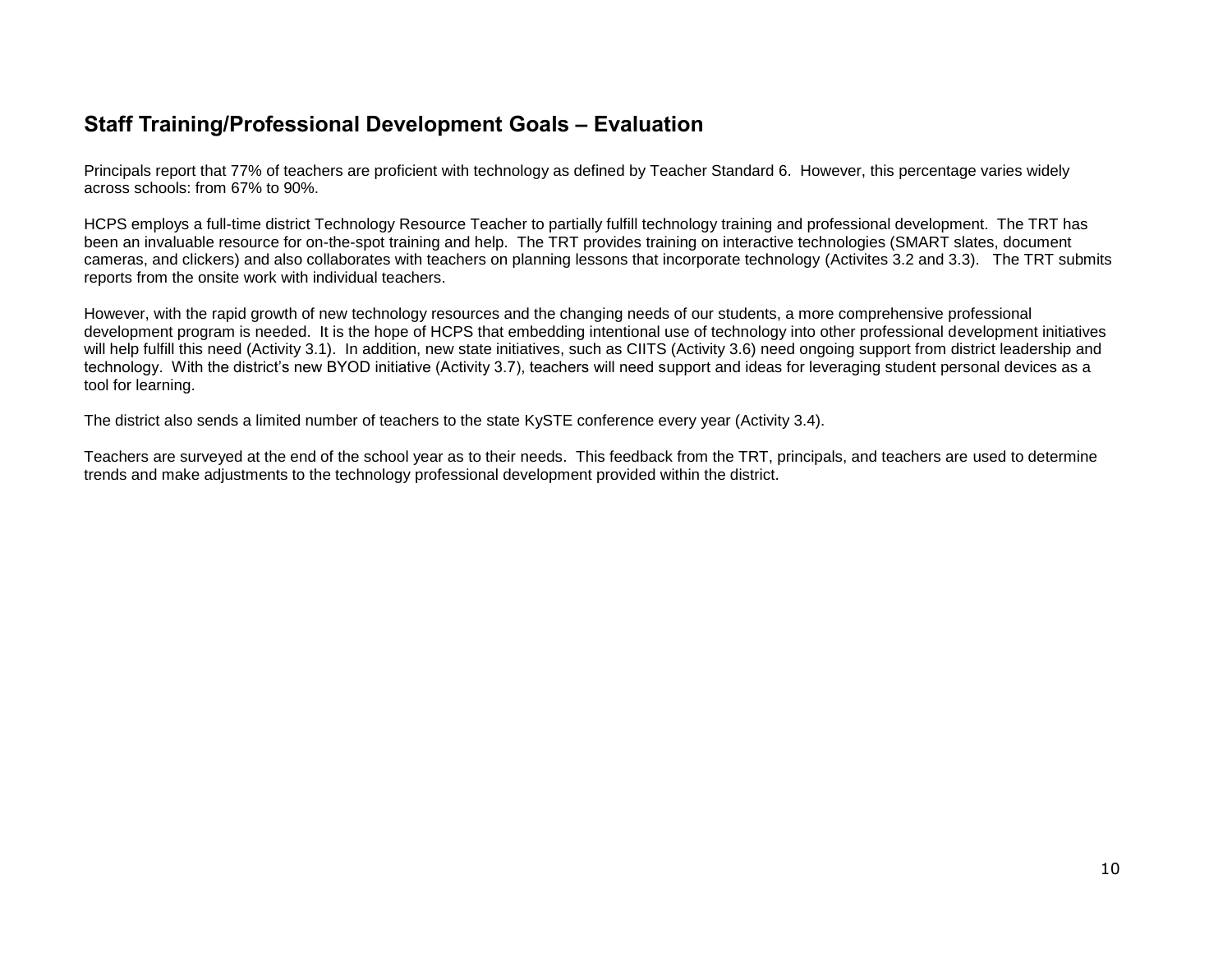# **Technology Goals**

### **Goal 4**

Adequate access to technology will be provided to meet the learning needs of all students, instructional planning/delivery needs of teachers, and educational goals of all staff.

<span id="page-14-0"></span>

| Strategy/Activity                                                                                              | Instructional<br>Outcome                                                                                                     | Indicator                                                       | Timeline               | Person(s)<br>Responsible          | <b>Funding Source</b>                                               |
|----------------------------------------------------------------------------------------------------------------|------------------------------------------------------------------------------------------------------------------------------|-----------------------------------------------------------------|------------------------|-----------------------------------|---------------------------------------------------------------------|
| 4.1 Evaluate<br>current distribution<br>of computers for<br>effective use and<br>redistribute if<br>necessary. | All students will<br>have equitable and<br>convenient access<br>to computers to<br>complete<br>instructional<br>assignments. | Inventory collection<br>tool for Technology<br>Readiness Survey | July 2013<br>June 2014 | Principals<br>District Tech       | N/A                                                                 |
| 4.2 Maintain at<br>least a 3:1 student<br>to computer ratio at<br>all schools.                                 | All students will<br>have equitable and<br>convenient access<br>to computers to<br>complete<br>instructional<br>assignments. | Technology<br>Readiness Survey                                  | July 2013<br>June 2014 | Principals<br>District Leadership | <b>SBDM</b><br>School Activity<br>Funds<br>EdTech<br>District Local |
| 4.3 Increase the<br>number of<br>interactive<br>technologies<br>available to<br>teachers.                      | Teachers will be<br>better equipped to<br>integrate<br>technology into<br>instruction.                                       | Number of slates<br>and document<br>cameras purchased           | July 2013<br>June 2014 | Principals                        | <b>SBDM</b><br>School Activity<br>Funds<br>EdTech                   |

## **Action Plan: Strategies/Activities**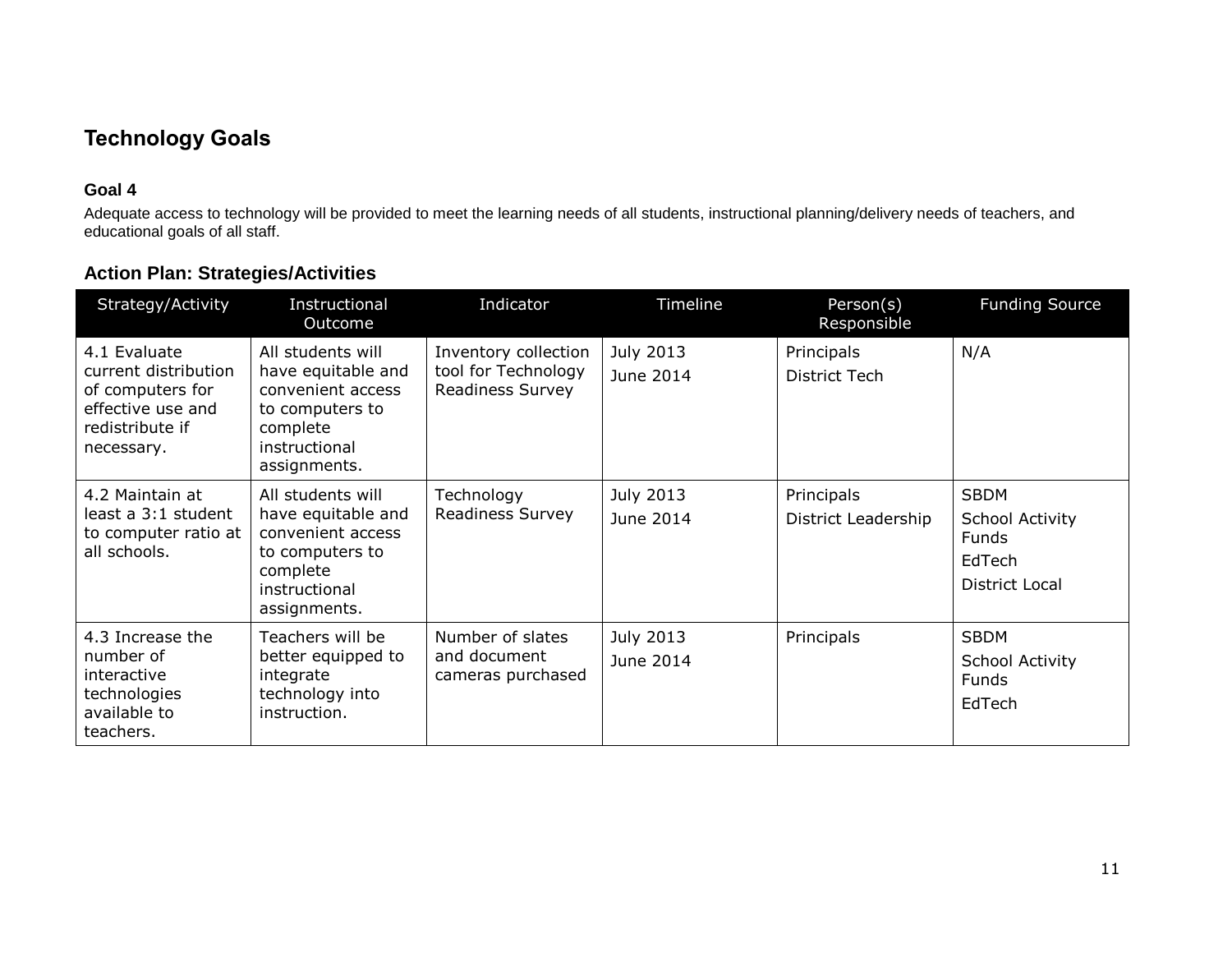## **Goal 5**

HCPS will sustain and improve, where needed, voice and data communications with the community and parents.

# **Action Plan: Strategies/Activities**

| Strategy/Activity                                                                                                 | Instructional<br>Outcome                                                                                                             | Indicator                                                               | Timeline                      | Person(s)<br>Responsible                    | <b>Funding Source</b>         |
|-------------------------------------------------------------------------------------------------------------------|--------------------------------------------------------------------------------------------------------------------------------------|-------------------------------------------------------------------------|-------------------------------|---------------------------------------------|-------------------------------|
| 5.1 Provide local<br>telephone, long<br>distance, and data<br>services to each<br>school and support<br>building. | Facilitate<br>communication<br>between teachers<br>and parents.<br>Provide access to<br>the Internet to<br>students and<br>teachers. | Monitor regularly to<br>ensure services are<br>functioning<br>properly. | July 2013<br>June 2014        | <b>District Tech</b>                        | Local<br><b>USF discounts</b> |
| 5.2 Secure web<br>hosting services for<br>district, school, and<br>teacher web pages.                             | Facilitate<br>communication<br>between teachers<br>and parents.                                                                      | Monitor web site<br>hits.                                               | July 2013<br>June 2014        | District Tech                               | Local<br>USF discounts        |
| 5.3 Encourage<br>more frequent<br>updates to teacher<br>and school web<br>pages.                                  | Community<br>members will be<br>better informed on<br>school/district<br>activities.                                                 | Monitor updates to<br>teacher and school<br>pages.                      | July 2013<br>June 2014        | Principals<br>District Leadership           | N/A                           |
| 5.4 Begin<br>replacement of<br>existing phone<br>system with VoIP<br>services.                                    | Facilitate<br>communication<br>between staff and<br>parents.                                                                         | Monitor regularly to<br>ensure services are<br>functioning<br>properly. | <b>July 2013</b><br>June 2014 | <b>District Tech</b><br>District Leadership | Local<br>USF discounts        |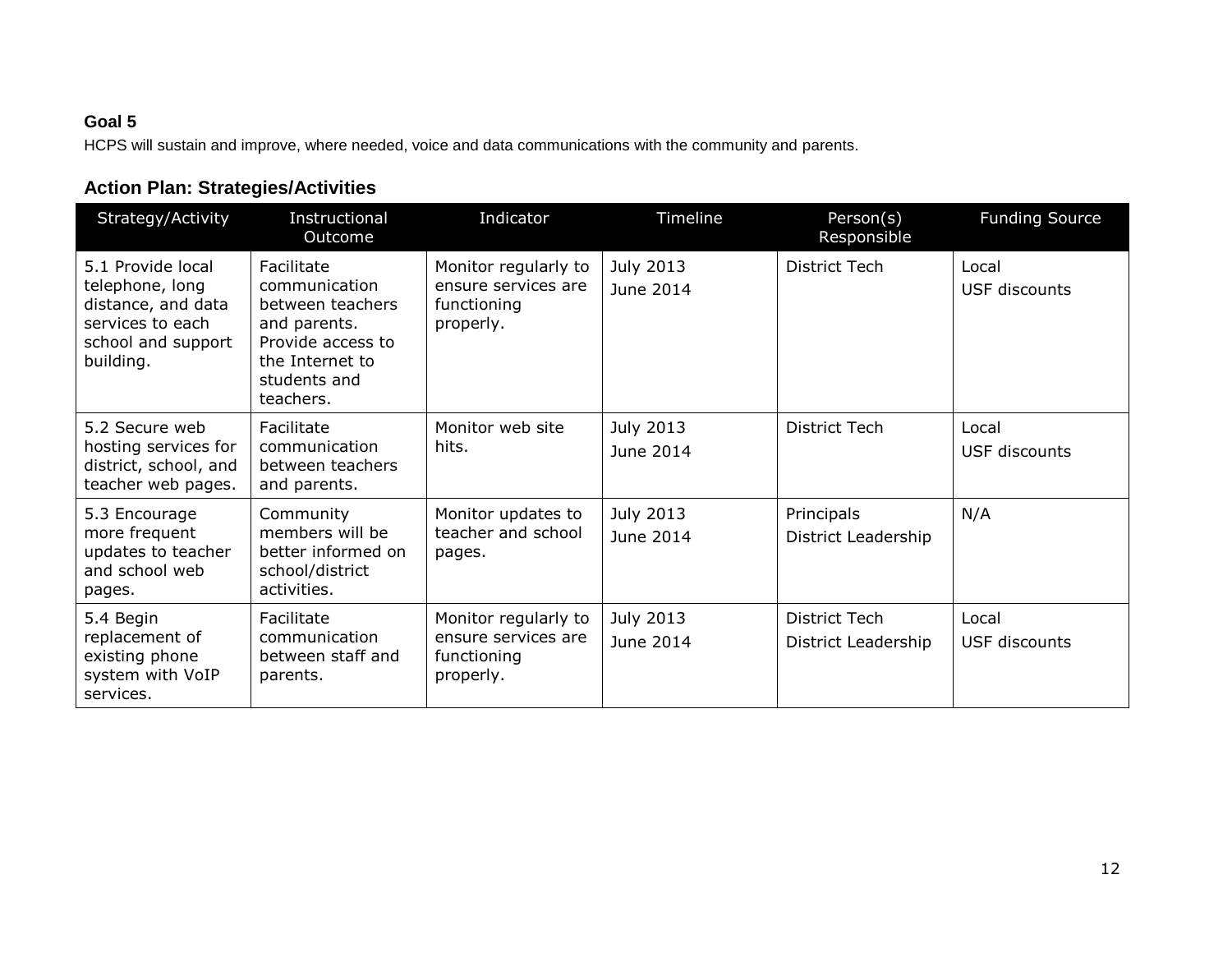## **Technology Goals – Evaluation**

As stated in the Executive Summary, Henry County Public Schools believes that technology is an inextricable component of education. Maintaining a modern network infrastructure, computers and other technologies are crucial to meeting the instructional and administrative needs within the district. Since the network infrastructure was completely replaced during the 2011-2012 school year, this plan focuses only on maintaining computers numbers, increasing interactive technologies, and securing telephone and data services.

By the end of the 2013-2014 school year, schools will need to replace upwards of 250 aging computers (estimate at the time of this writing December 2012). Schools will also need to budget for replacement of projector bulbs and purchase of interactive technologies as needed (slates, document cameras).

A growing need for the district is the replacement of our aging phone system. By the end of the 2013-2014 school year, HCPS will need to have a solid plan in place for replacement.

<span id="page-16-0"></span>The Technology Readiness Survey, due around December 1 each year, provides the method for evaluating HCPS's ability to provide adequate access to technology. The results and analysis of this report are sent to district leadership, including principals. The district, school, and teacher web pages are monitored periodically and statistics are sent to principals and district leadership.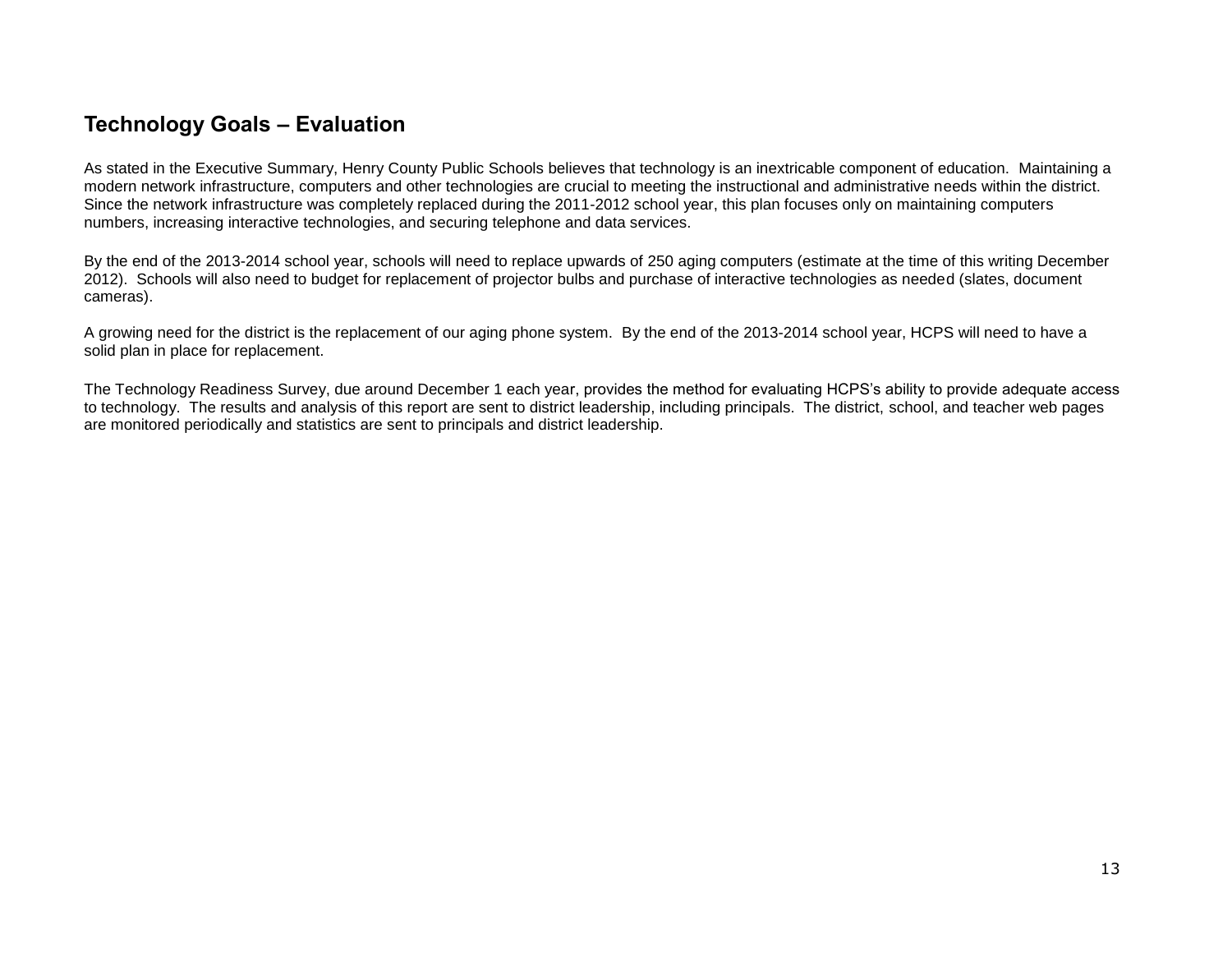# **Budget Summary**

| <b>Acquired Technologies and</b><br><b>Professional Development</b> | E-Rate       | <b>KETS</b><br>\$63,298 | <b>Other (Specify)</b>      |
|---------------------------------------------------------------------|--------------|-------------------------|-----------------------------|
| <b>STLP</b>                                                         |              |                         | \$1400 (Local)              |
| <b>KySTE</b>                                                        |              | \$1290                  | \$1750 (Local)              |
| Computers                                                           |              | \$20,000                | \$119,205<br>(SBDM/Local)   |
| Interactive - Slates/document<br>cameras                            |              | \$10,000                | \$26,000<br>(SBDM/Local)    |
| Phone and data services                                             | \$70,336.73  |                         | \$21,009.67                 |
| Web hosting service                                                 | \$3,911.60   |                         | \$1,668.40                  |
| VoIP service                                                        | $2^*$        | 7*                      | ?* (Local)                  |
| District tech salaries                                              |              |                         | \$195,000 (Local)           |
| Other expenses not outlined in<br>this plan                         |              | $$32,008*$              | \$200,000**<br>(SBDM/Local) |
| <b>TOTAL</b>                                                        | \$74,248.33* | \$63,298                | \$566,033.07*               |

# <span id="page-17-0"></span>**Budget Summary – Narrative**

Items noted with an \* will be updated after 471 Applications have been submitted.

\*\* Based on estimate of spending from FY11 and FY12, not including eRate supported expenditures.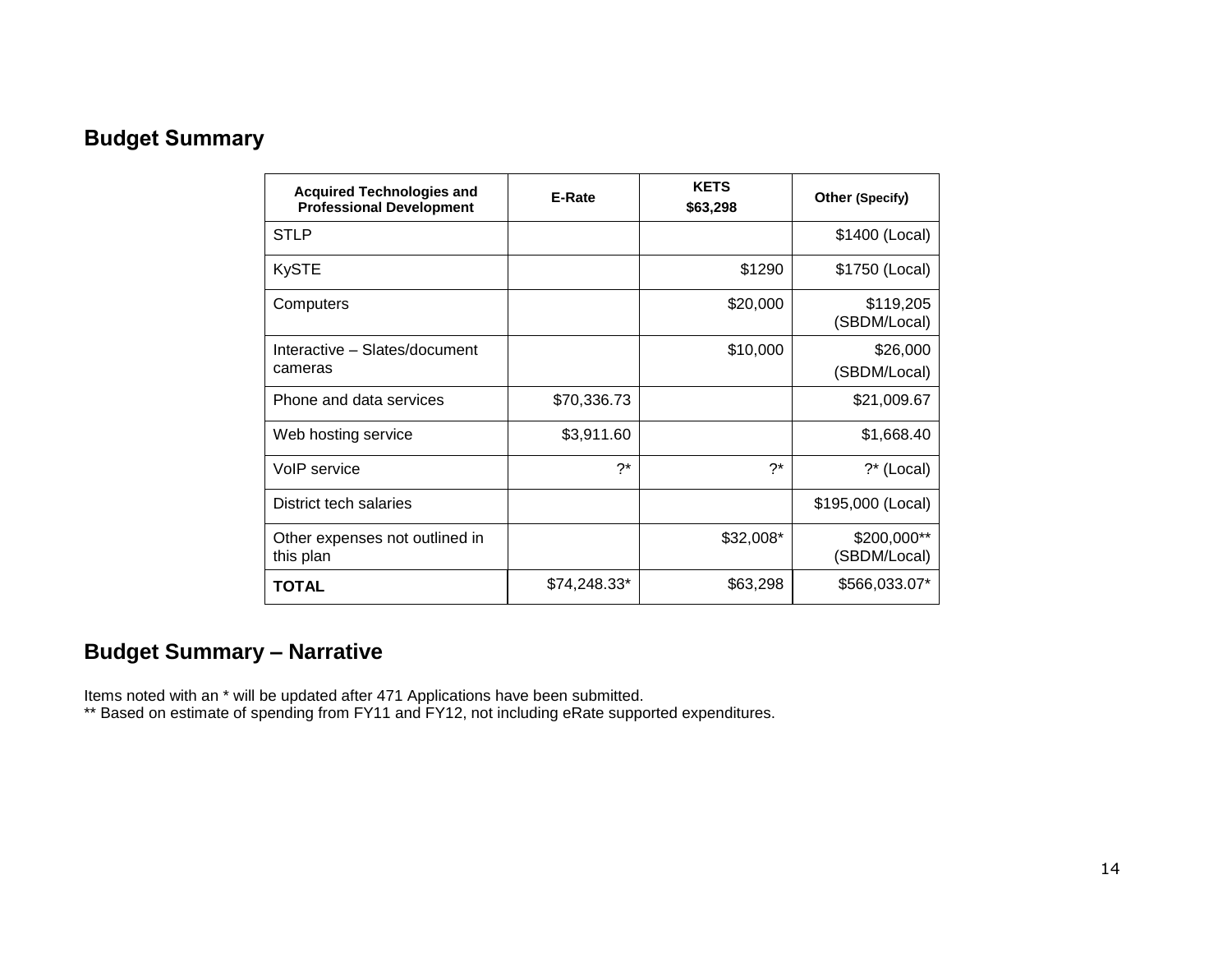# <span id="page-18-0"></span>**Appendix A – Evaluation of the 2012-2013 Plan**

The following evaluation is current as of 12/21/2012.

#### *Curriculum and Instructional Integration Goals*

Activity 1.1 – Incorporate technology into Thoughtful Ed strategies and other best practices. **(PARTIALLY MET)**

- Principals report that 77% of our teachers are proficient on Teacher Standard 6, which would indicate that teachers are incorporating technology into best practices.
- However, a discrepancy exists across schools as to the percentage of proficient teachers, ranging from 67% to 90%, which indicates a need for common understanding of technology proficiency among teachers.
- Revise to state "instructional strategies instead of "Thoughtful Ed strategies".

Activity 1.2 – Increase number of student products created with the use of technology. **(PARTIALLY MET)**

- A review of student products stored on our network indicates that student creation of products is still limited to mainly word processing at all grade levels with the exception pockets at one elementary and the middle and high school level.
- Principals indicate students are creating multi-media presentations using Photostory, MovieMaker, Paint, Glogser, Powerpoint, Prezi, Pixie. Some students are also using their personal devices to create video presentations.

Activity 1.3 – Technology will be intentionally integrated into unit plans. **(PARTIALLY MET)**

 In a random selection of 50 unit plans, 11 had mention of students using technology to consume information (e.g. viewing videos, playing instructional games, researching) and 6 indicated students creating products with the use of technology.

Activity 1.4 – Communicate with staff regularly, providing reminders of current resources and information on new resources. **(MET)**

 District technology personnel have communicated multiple resources to teachers and administrators through email and in person. Examples include: CIITS updates, information on Web 2.0 tools such as Museum Box and Google Sketchup, other web site resources such as Spongelab, information on Twitter, flipping instruction and BYOD.

#### *Student Technology Literacy Skills*

Activity 2.1 – Incorporate student technology skills (NETS.S) within the curriculum. **(NOT MET)**

- Intentional teaching of technology skills appropriate for the grade-level *within the curriculum* occurs infrequently at most schools.
- Remove this activity due to changing expectations at the state level with the possible inclusion of 21<sup>st</sup> Century framework technology skills.

Activity 2.2 – Continue 8<sup>th</sup> and 12<sup>th</sup> grade technology proficiency evaluation. **(will be met by June 2013)** 

- 2011-2012 proficiency results:  $8<sup>th</sup>$  grade 95% proficient, 12<sup>th</sup> grade 100% proficient based on teacher observations
- Teachers report at the end of the year on student proficiency not based upon a checklist of technology skills.
- Ongoing, include in next year's plan.

Activity 2.3 – Provide instruction on elements of Digital Citizenship at each grade level. **(will be met by June 2013)**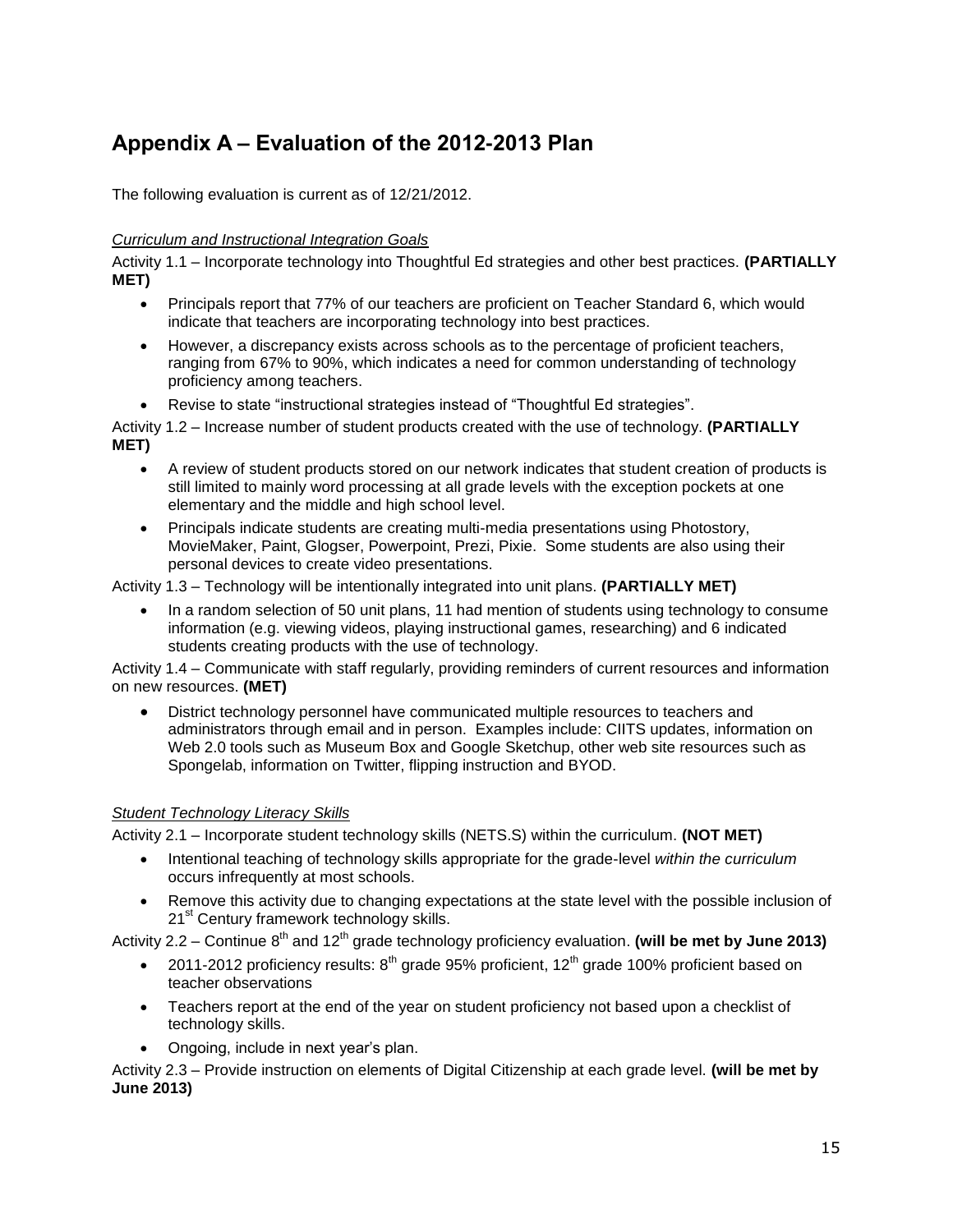- Teacher logs documenting instruction are turned in at the end of the year.
- Ongoing, include in next year's plan.

Activity 2.4 – Continue formal keyboarding program in the elementary schools. **(PARTIALLY MET)**

- Type to Learn is used sporadically in the district. Campbellsburg Elementary has not used the program since September. Eastern Elementary indicates they use the program every Tuesday and Thursday; however, not all students in grades 3-5 had used the program in November. New Castle Elementary has had frequent use.
- Ongoing, include in next year's plan.

Activity 2.5 – Increase STLP participation at each school in regional and/or state events. **(PARTIALLY MET)**

- 3 schools participated in the regional showcase on 11/13/12. 3 out of 4 showcases from this event have been invited to participate at state.
- Overall, STLP participation has stayed the same. Interest areas at each school vary from year to year.
- Ongoing, include in next year's plan.

#### *Staff Training/Professional Development Goals*

Activity 3.1 – Incorporate technology integration strategies within professional development days and/or early release days. **(PARTIALLY MET)**

District personnel assisted with PD Oct  $5<sup>th</sup>$  at HCMS. Website training was provided for CES. EES, HCMS, HCHS before school starting. NCES received web site training a week after school started. Training on CIITS has been done with representatives from each school. District held a BYOD presentation open to the entire district.

Activity 3.2 – Provide ongoing training and support for interactive tools such as slates and clickers. **(MET)**

See Appendix B for the TRT appointments with staff for training purposes.

Activity 3.3 – Provide integration ideas for using collaborative tools in the classroom. **(PARTIALLY MET)**

- See Appendix B for the TRT appointments with staff for training purposes.
- Revise to include the new Lync capability.

Activity 3.4 – Support teacher participation from each school at state KySTE conference. **(will be met by mid-March 2013)**

Participation will depend upon funding.

Activity 3.5 – Survey teachers on training needs for integrating technology in the classroom. **(will be met by June 2013)**

 Informal feedback and conversations often precede technology training throughout the year; however, no formal survey has been conducted this year.

Activity 3.6 – Provide training for principals on Teacher Standard 6. **(NOT MET)**

Due to the new PGES, discontinue this activity.

Needed Activities: training and support for CIITS and BYOD.

#### *Technology Goals*

Activity 4.1 – Evaluate current distribution of computers for effective use and redistribute if necessary. **(MET)**

- Technology Readiness Survey completed on 11/15/2012
- Summary data from the TRS report sent to principals on 12/5/2012
- List of aging computers sent to principals on 11/8/2012
- Ongoing, should include in next year's plan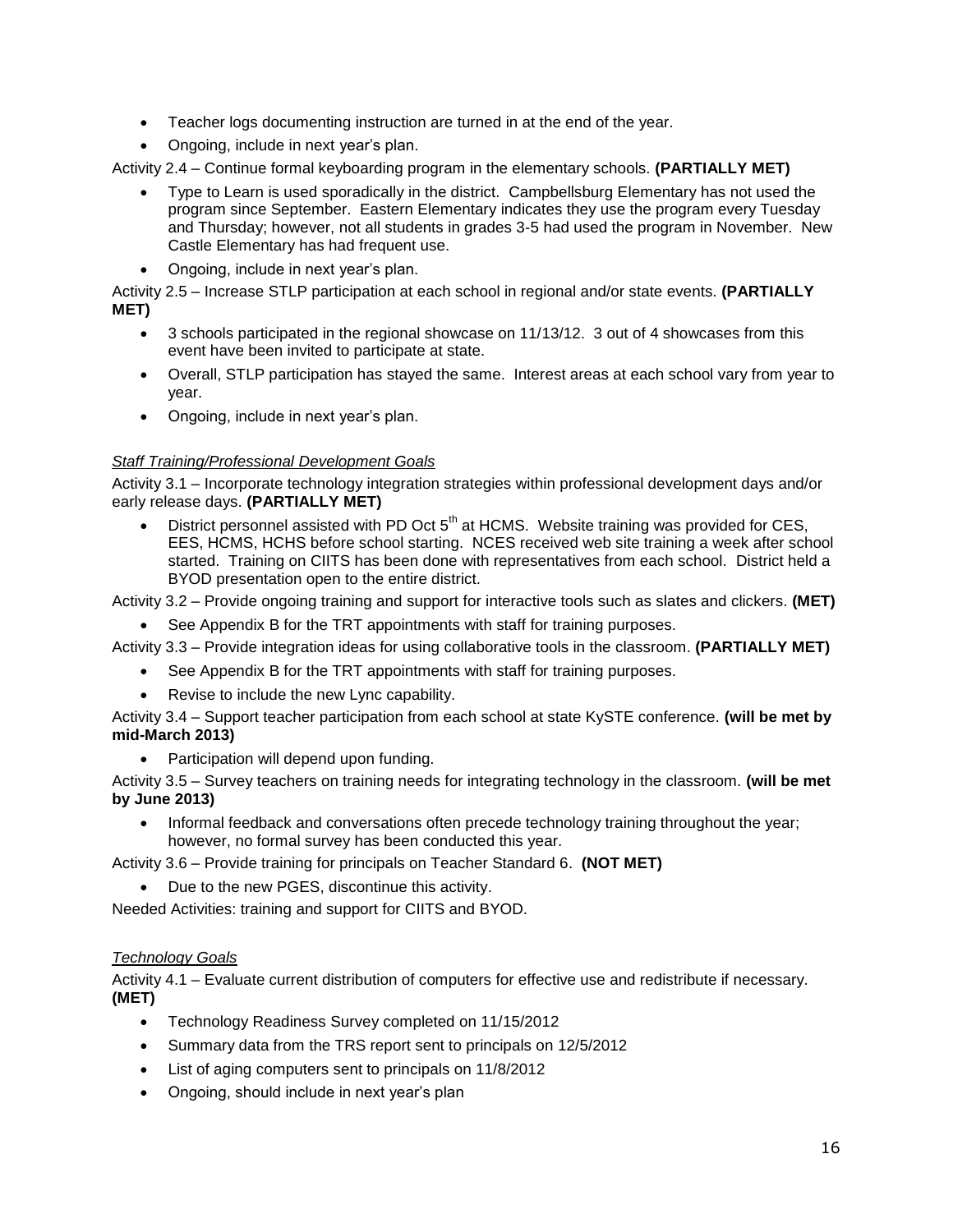Activity 4.2 – Maintain at least a 3:1 student to computer ratio at all schools. **(NOT MET)**

- Current district ratio is 2.84:1
- CES 3.92, EES 3.53, NCES 3.43, HCMS 3.56, HS 1.90

Activity 4.3 – Increase the number of interactive technologies available to teachers. **(MET)**

- The number of document cameras in the district increased from 47 to 68. The number of mounted projectors increased from 108 to 119. The number of mounted interactive boards increased from 8 to 15. The number of slates and clickers increased by one each.
- There are still some classrooms in need of various interactive technologies. Include in next year's plan.

Activity 5.1 – Provide local telephone, long distance, and data services to each school and support building. **(MET)**

• Ongoing, supplemented with eRate funds

Activity 5.2 – Secure web hosting services for district, school, and teacher web pages. **(MET)**

• Ongoing, supplemented with eRate funds

Activity 5.3 – Encourage more frequent updates to teacher and school web pages. **(PARTIALLY MET)**

- School sites have been updated their school page with news articles on a semi-regular basis.
- 72% of teachers/counselors/librarians have a teacher web page.
- 40% of teacher pages have been updated within the last month.
- A discrepancy exists across schools on frequency of teacher page updates. Pages updated within the last month range from 11% to 60%.

Activity 5.4 – Provide VoIP in each school and support building **(NOT MET)**

No vendors answered our 471 application for VoIP.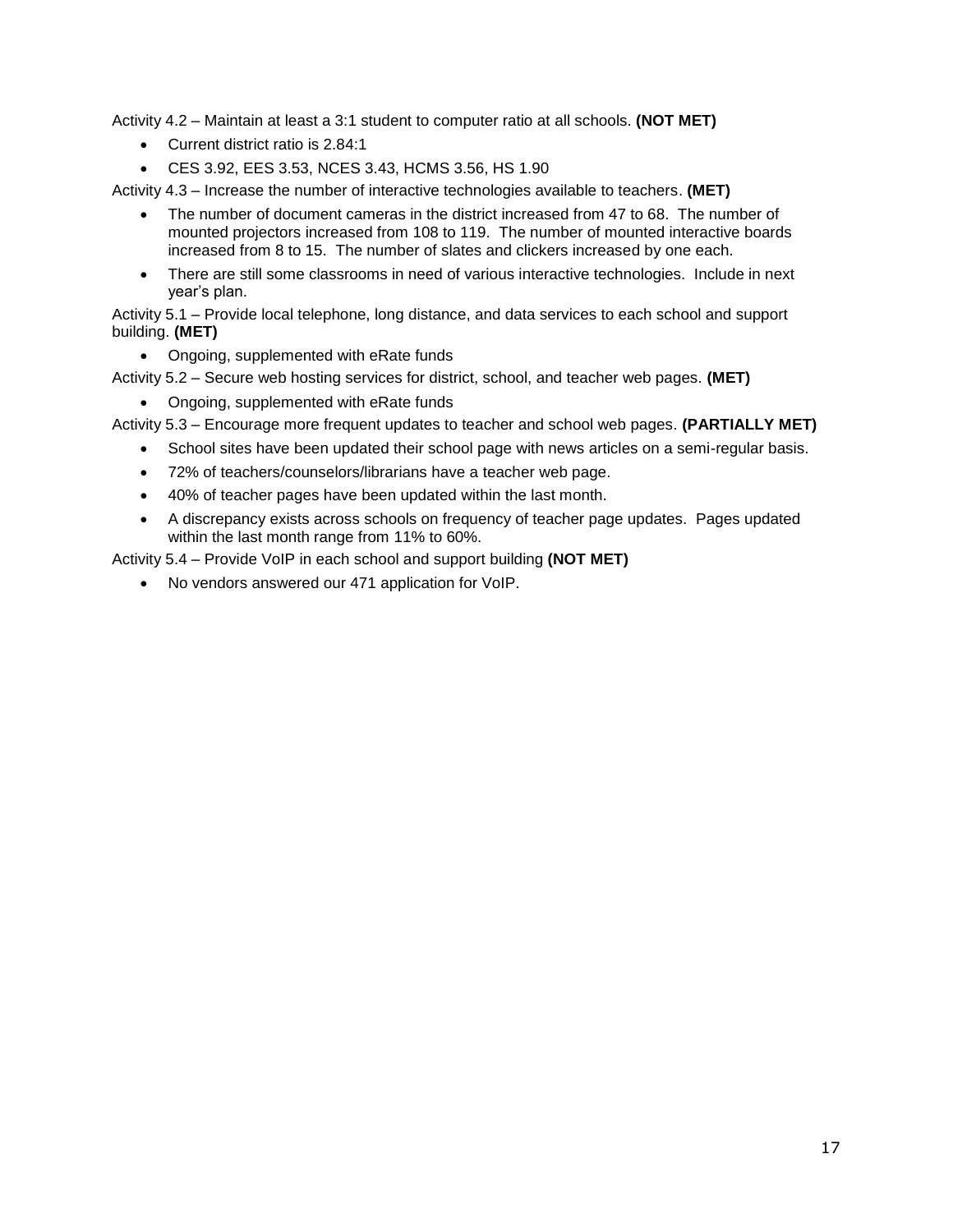# <span id="page-21-0"></span>**Appendix B – TRT Calendar**

| <b>Subject</b>                               | <b>Date</b> | <b>Subject</b>                                 | Date      |
|----------------------------------------------|-------------|------------------------------------------------|-----------|
| Susan Kurtz - set up airliner and            |             | <b>Tracy James</b>                             | 8/22/2012 |
| website                                      | 7/16/2012   | <b>Connect iPads to wireless</b>               | 8/22/2012 |
| Linda Owen & son -smartboard                 |             | <b>Magers</b>                                  | 8/23/2012 |
| training                                     | 7/19/2012   | Hall                                           | 8/23/2012 |
| Katy paas -set up slate and printer          | 7/24/2012   | Carla Pollard - set up Airliner                | 8/23/2012 |
| Dianne Brammell - website                    | 7/30/2012   | Copy: HS tech committee                        | 8/23/2012 |
| Eastern New Teachers - web pages             | 7/31/2012   | Jill Clark - take pictures of socratic         |           |
| Kathy Stahl- help with handbook              | 8/1/2012    | circles                                        | 8/24/2012 |
| Meaghan Goodwin - set up                     |             | Meaghan Goodwin                                | 8/24/2012 |
| equipment<br><b>Check Sharon Schneider's</b> | 8/3/2012    | Meaghan Goodwin - airliner training            | 8/27/2012 |
| computer?                                    | 8/6/2012    | Becky Wright - web page                        | 8/27/2012 |
| Isabel Maremont - set up Document            |             | Mouse for CB                                   | 8/27/2012 |
| Camera                                       | 8/6/2012    | Elizabeth Powell - STLP                        | 8/27/2012 |
| Cathy Doll - ELMO set up                     | 8/6/2012    | pick up Meaghan's computer                     | 8/28/2012 |
| Katy Paas - printer cartridge problem        | 8/8/2012    | Fix printer/scan problems for                  |           |
| Kim Patterson/Joy - website                  | 8/9/2012    | Scroggins                                      | 8/28/2012 |
| Katy Paas - printer cartridge problem        | 8/9/2012    | Lineman - web page                             | 8/28/2012 |
| Cheryl Topp - set up projector, etc.         | 8/9/2012    | Hurley - help with setting up<br>restored iPad | 8/29/2012 |
| Eastern                                      | 8/10/2012   | Return Goodwin's computer                      | 8/29/2012 |
| Preschool - map shared drive                 | 8/14/2012   | Maremont - return slate                        | 8/29/2012 |
| Diana Dunavan - website                      | 8/14/2012   | Alysia - Set up P drive and help with          |           |
| Meghan Goodwin - set up document             |             | it                                             | 8/29/2012 |
| camera                                       | 8/15/2012   | Maremont - connect slate                       | 8/29/2012 |
| Brittany Dixon - set up document             |             | <b>Emily Edwards-website</b>                   | 8/29/2012 |
| camera                                       | 8/15/2012   | Kim Patterson-videos on website                | 8/31/2012 |
| NC website training                          | 8/15/2012   | Cburg inventory                                | 8/31/2012 |
| Diana O'Toole - web page                     | 8/16/2012   | Kim Moody and Lois Nash - slate                |           |
| Meet with EE Teachers                        | 8/16/2012   | training                                       | 8/31/2012 |
| Maremont-slate not working                   | 8/17/2012   | Kevin Eades - web pages                        | 9/5/2012  |
| Nikki Whitaker and Lisa Huckaby -            |             | Maremont - slate not working                   | 9/5/2012  |
| clicker setup/training                       | 8/17/2012   | Dianne - tech integration                      | 9/6/2012  |
| Yantz - problem with TTL4 install            | 8/17/2012   | <b>Teresa Magers</b>                           | 9/7/2012  |
| Carrie Cox - ideas for differentiation       | 8/17/2012   | Staci - robotics & STLP                        | 9/10/2012 |
| Install Pixie and AR                         | 8/20/2012   | Kim graves-stlp                                | 9/10/2012 |
| Check AR permissions in lab                  | 8/20/2012   | Brittany Dixon - set up Elmo                   | 9/11/2012 |
| Airliner                                     | 8/20/2012   | <b>KRICKET</b>                                 | 9/12/2012 |
| <b>Brittany Marshall - webpage</b>           | 8/20/2012   | Brittany Dixon - cable for Elmo                | 9/12/2012 |
| Julie Powell - airliner not working          | 8/21/2012   | Kim Patterson - videos on website              | 9/13/2012 |
| Troubleshoot-Maremont's slate                | 8/21/2012   | Amy Knight - install printer software          | 9/14/2012 |
| Teresa Magers - ideas for integration        | 8/21/2012   |                                                |           |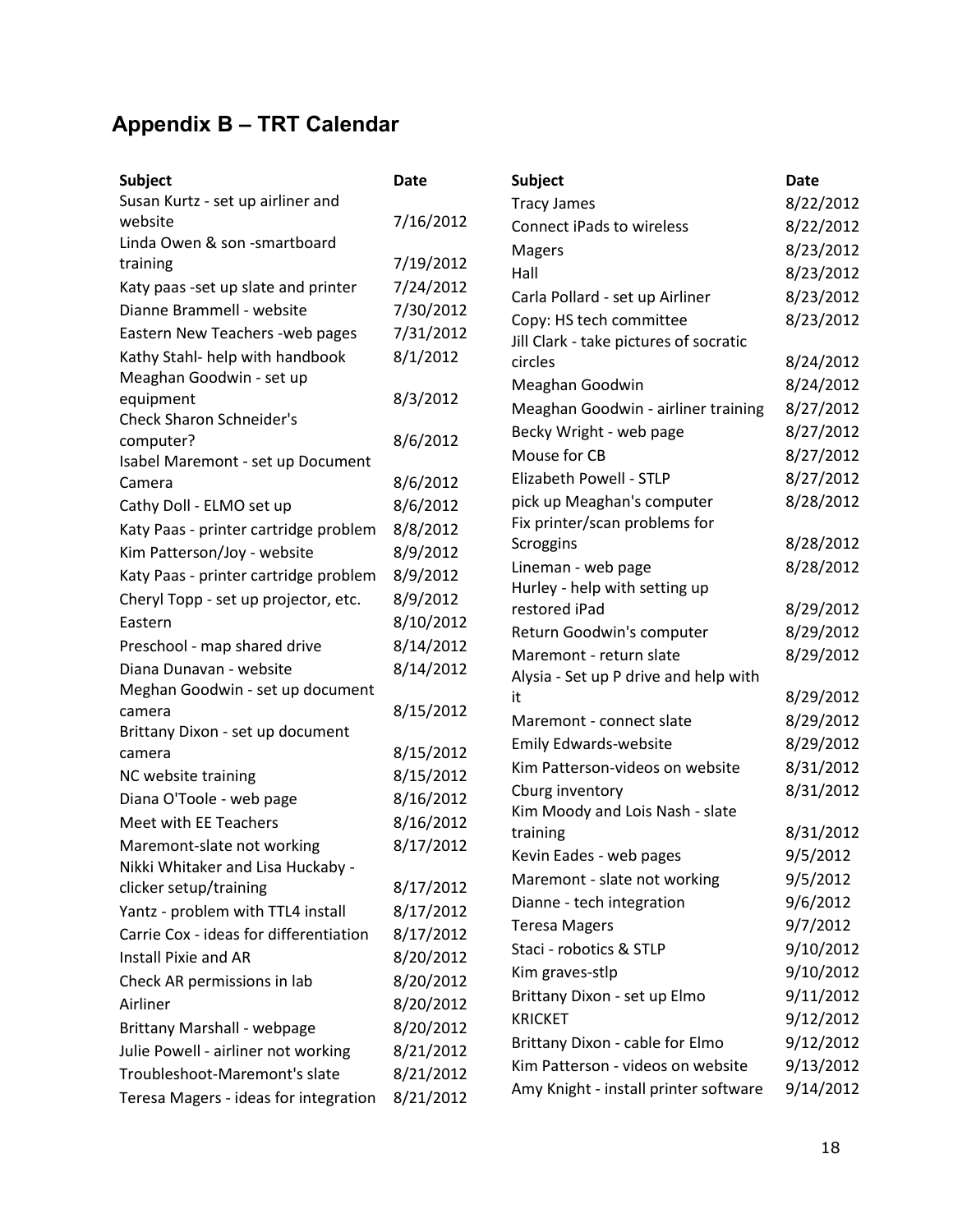| <b>Subject</b>                                    | <b>Date</b> | <b>Subject</b>                      | <b>Date</b> |
|---------------------------------------------------|-------------|-------------------------------------|-------------|
| Anita - gradebook                                 | 9/14/2012   | Paula-blog for students             | 10/19/2012  |
| Dianne Brammell - tech in library                 | 9/14/2012   | Fran Nolin - readers/text-to-speech | 10/19/2012  |
| Robin Payton - web page                           | 9/17/2012   | Petree - STLP writing               | 10/22/2012  |
| Lisa Rose-set up slate                            | 9/17/2012   | <b>NC STLP</b>                      | 10/22/2012  |
| Cheryl Topp - projector not working               | 9/17/2012   | Meet with NC teachers               | 10/23/2012  |
| Kathy Roberts - help with web page                | 9/18/2012   | <b>Robin-Building Blocks</b>        | 10/24/2012  |
| Install RWG-Powell, Lund, Cox                     | 9/20/2012   | Add ctopp to scanner                | 10/25/2012  |
| Stephanie-set up devices for                      |             | check on Graphing calculators       | 10/25/2012  |
| research                                          | 9/20/2012   | <b>NC STLP</b>                      | 10/25/2012  |
| Dianne Brammell-set up Destiny                    |             | 3-5 PLC - tech integration ideas    | 10/26/2012  |
| home page                                         | 9/20/2012   | Register info for STLP leads        | 10/26/2012  |
| HS Tech mtg.                                      | 9/20/2012   | Skype with Steve Swan - podcasting  | 10/26/2012  |
| Kara-clickers with CIITS                          | 9/21/2012   | Diana D. and Kristin Banta -        |             |
| Diana Dunavan - fix links on web                  |             | integration ideas                   | 10/29/2012  |
| page                                              | 9/21/2012   | K-2 PLC -tech integration           | 10/30/2012  |
| Robin                                             | 9/24/2012   | 3-5 PLC - tech integration          | 10/31/2012  |
| Install RWG in Lab                                | 9/24/2012   | Primary PLC - tech integration      | 11/1/2012   |
| Sharon-website, program review                    | 9/24/2012   | <b>NC STLP</b>                      | 11/1/2012   |
| Check Stephanie's slate                           | 9/24/2012   | 3-5 PLC - tech integration          | 11/2/2012   |
| Sharon-stuff - website                            | 9/25/2012   | Lisa hibbs - set up slate           | 11/2/2012   |
| <b>BYOD presentation by Ron Milliner</b>          | 9/26/2012   | <b>CIITS</b>                        | 11/5/2012   |
| Trisha - number worlds                            | 9/28/2012   | 3-5 PLC - tech integration          | 11/7/2012   |
| Debra Harris-set up document                      | 9/28/2012   | Lucia - explore flyer               | 11/7/2012   |
| camera                                            | 9/28/2012   | Melissa and Paula - economics/tech  | 11/7/2012   |
| Brammell/McClure - tech integration               | 9/28/2012   | <b>NC STLP</b>                      | 11/8/2012   |
| Mary esterle - airliner problem<br><b>EE STLP</b> | 10/1/2012   | Jil Clark - judges training         | 11/9/2012   |
|                                                   | 10/1/2012   | Melissa - economics/tech            | 11/9/2012   |
| Stephanie - airliner not working                  |             | Kim Graves - judges training        | 11/12/2012  |
| PD 360 meeting                                    | 10/2/2012   | Melissa and paula - economics/tech  | 11/12/2012  |
| Goodwin-set up airliner                           | 10/3/2012   | <b>Fall Showcase</b>                | 11/13/2012  |
| Paas - printer                                    | 10/3/2012   | Brittany Marshall - stlp products   | 11/15/2012  |
| cobb                                              | 10/3/2012   | Paula - PLC/STLP                    | 11/15/2012  |
| Cobb - guiding questions<br><b>CIITS</b>          | 10/3/2012   | <b>NC STLP</b>                      | 11/15/2012  |
|                                                   | 10/3/2012   | Tech committee meeting              | 11/15/2012  |
| <b>Brammell - creating QR codes</b>               | 10/4/2012   | Robin                               | 11/19/2012  |
| Sharon-STLP concerns                              | 10/4/2012   | Chris - tech integration            | 11/20/2012  |
| Kim Patterson - videos on web page                | 10/4/2012   | Elizabeth - stlp                    | 11/20/2012  |
| Gerry Swan - PD                                   | 10/5/2012   | Paula - digital storytelling        | 11/26/2012  |
| Middle School web page training                   | 10/5/2012   | T. Nash - install Pixie             | 11/26/2012  |
| Meet with EE STLP coaches                         | 10/10/2012  | Meet with NC teachers               | 11/27/2012  |
| Dawn Scroggins-help with report<br>card.          | 10/16/2012  | T. Nash-set up Airliner             | 11/28/2012  |
| Solis - website                                   | 10/17/2012  | <b>CIITS</b>                        | 11/28/2012  |
|                                                   |             |                                     |             |